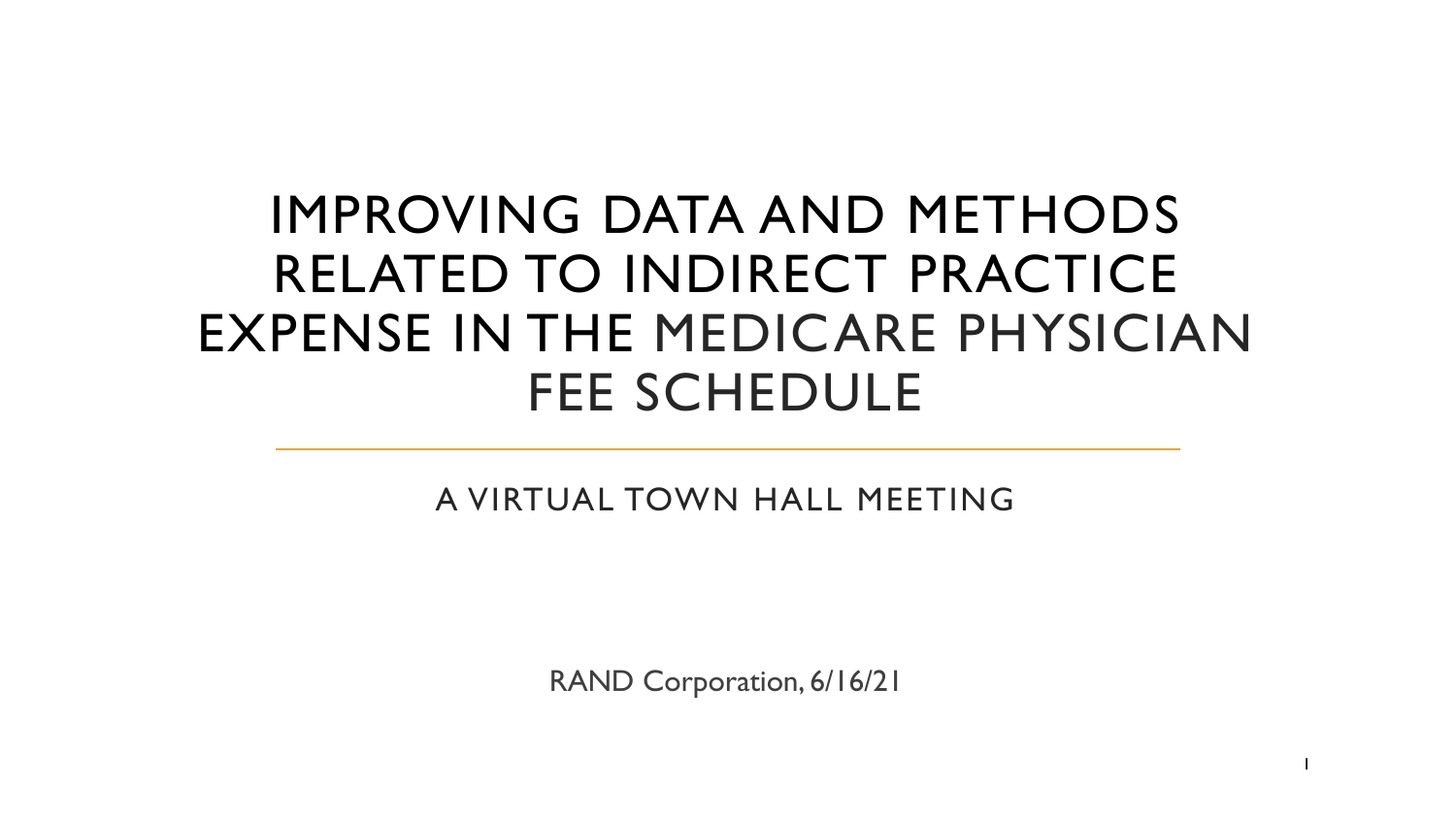### TOWN HALL AGENDA

- Welcome and background
	- Meeting objectives
	- Overview of indirect PE determination in Medicare Physician Fee Schedule (MPFS)
- Topic I. Establishing a system of ongoing data collection
- Topic II. Collecting PE data by specialty
- Topic III. Improving indirect PE allocation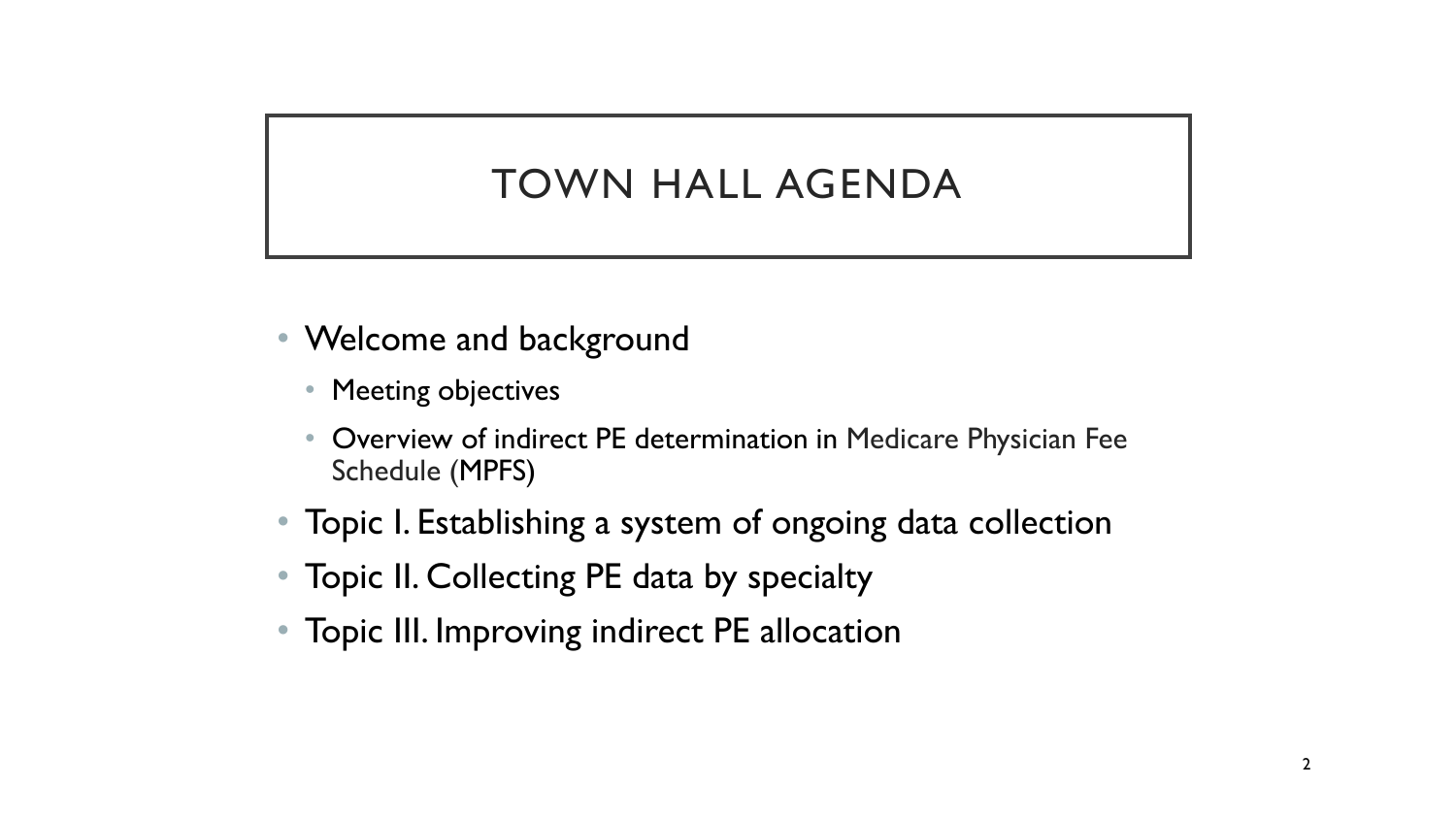# **OBJECTIVES**

- **Inform:** CMS is interested in improving the data and/or methodology for allocating indirect PE in the MPFS.
- **Involve:** RAND is engaging stakeholders to provide input while CMS considers data or methods improvements.
- **Build a Common Understanding:** Stakeholders can work toward establishing agreement on a fair process for yearly updates to the fee schedule.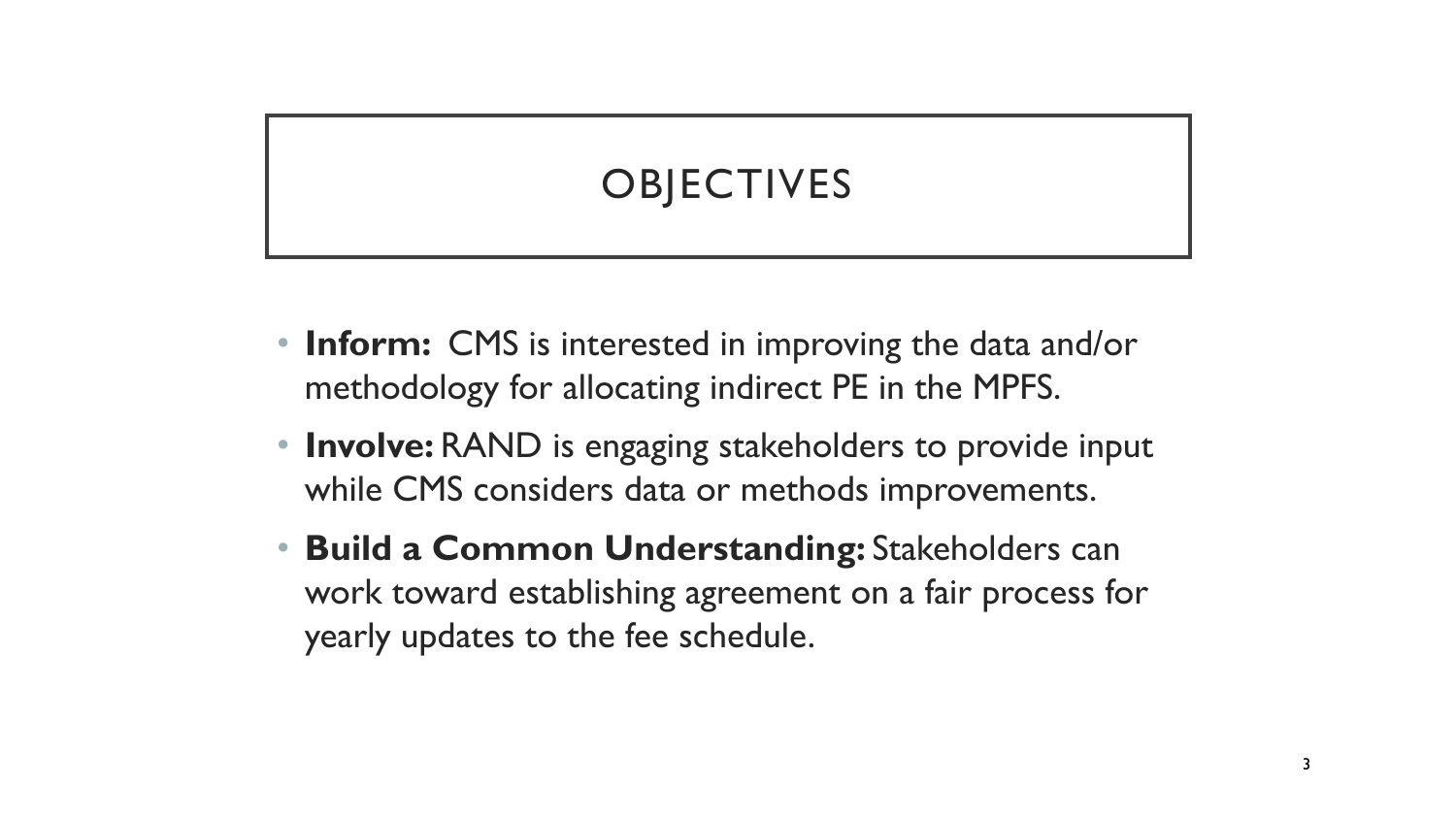# OUT OF SCOPE

- **Overall Payments:** RAND has not been charged with investigating whether physicians are over- or undercompensated on average.
- **Outlier services:** This discussion is not focused on service payments that will need special consideration in how they are set, only on the standard data and methodology.
- **OPPS:** RAND has been investigating use of information from the Outpatient Prospective Payment System in PFS rate-setting. This is not our focus today.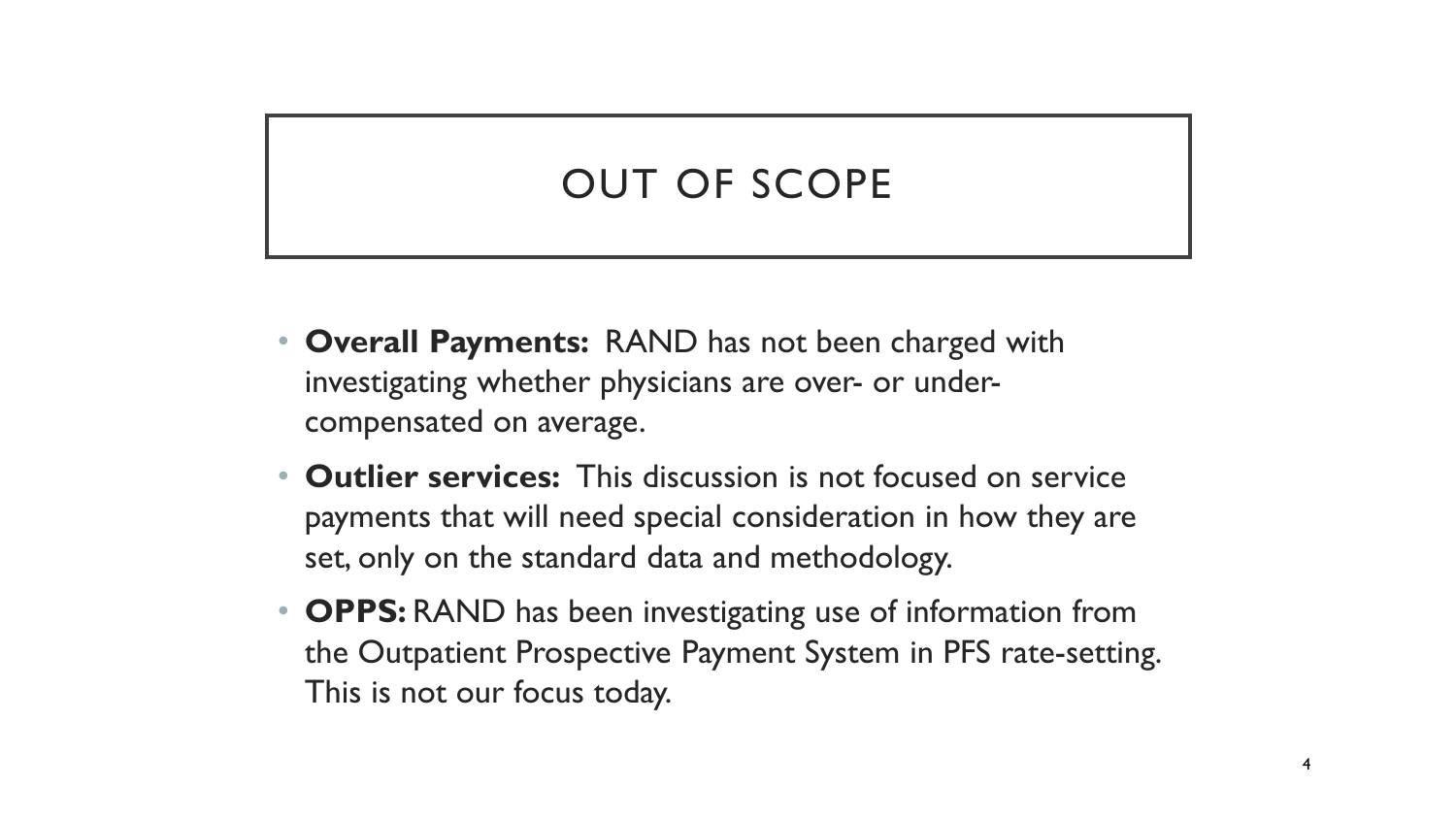## GENERAL DISCLAIMER

The content presented here was developed by the RAND Corporation under contract HHSM-500-2014-0036I, Task Order HHSM-500-T0004 and does not necessarily reflect the views or agenda of CMS.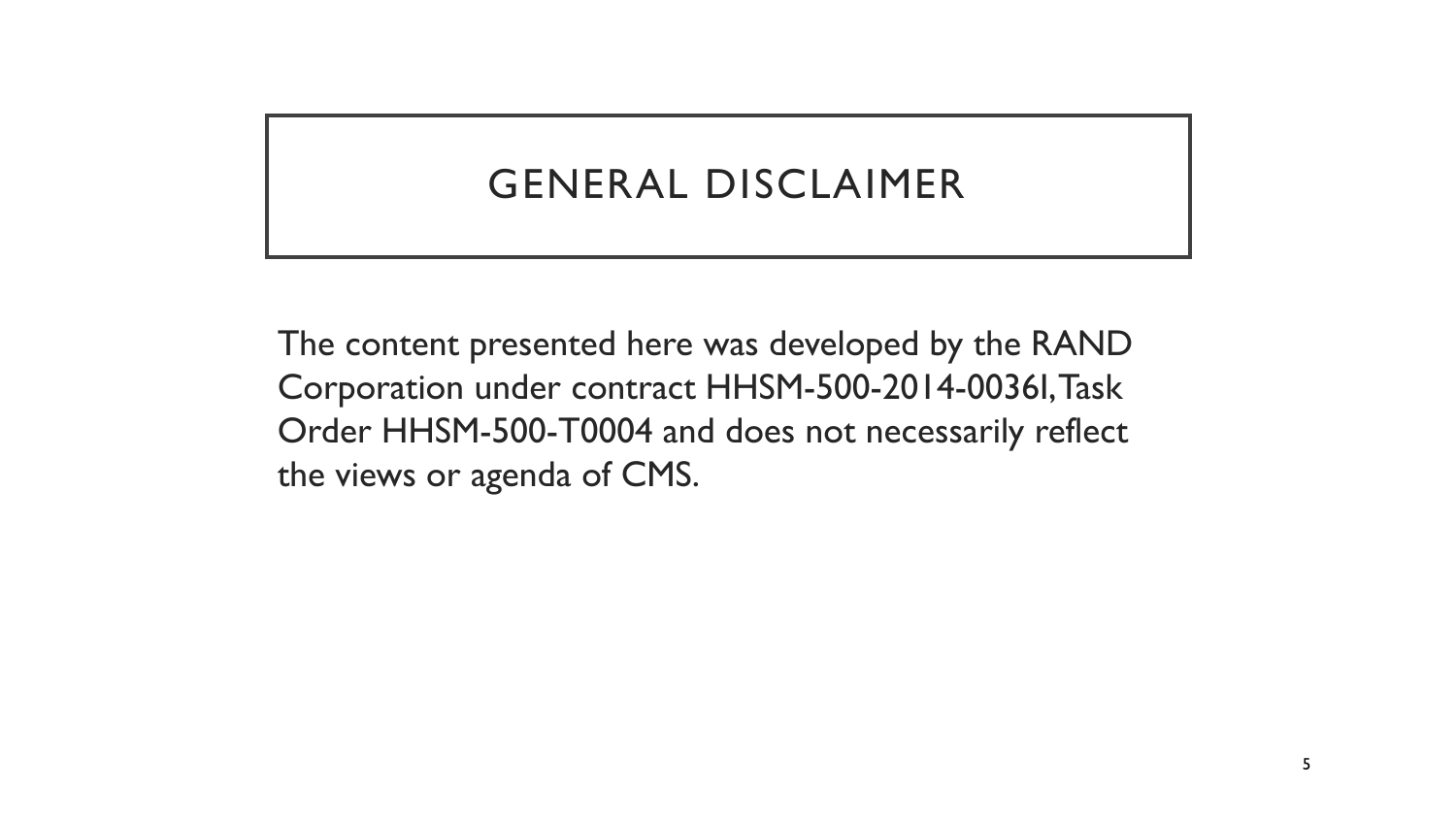# HOW PAYMENT IS DETERMINED FOR SERVICES IN THE MPFS

#### **Medicare PFS Payment Rates Formula**



\* Each component is adjusted for geographic variation <sup>6</sup> Graphic adapted from Medicare Learning Network Booklet, MLN901344, March 2021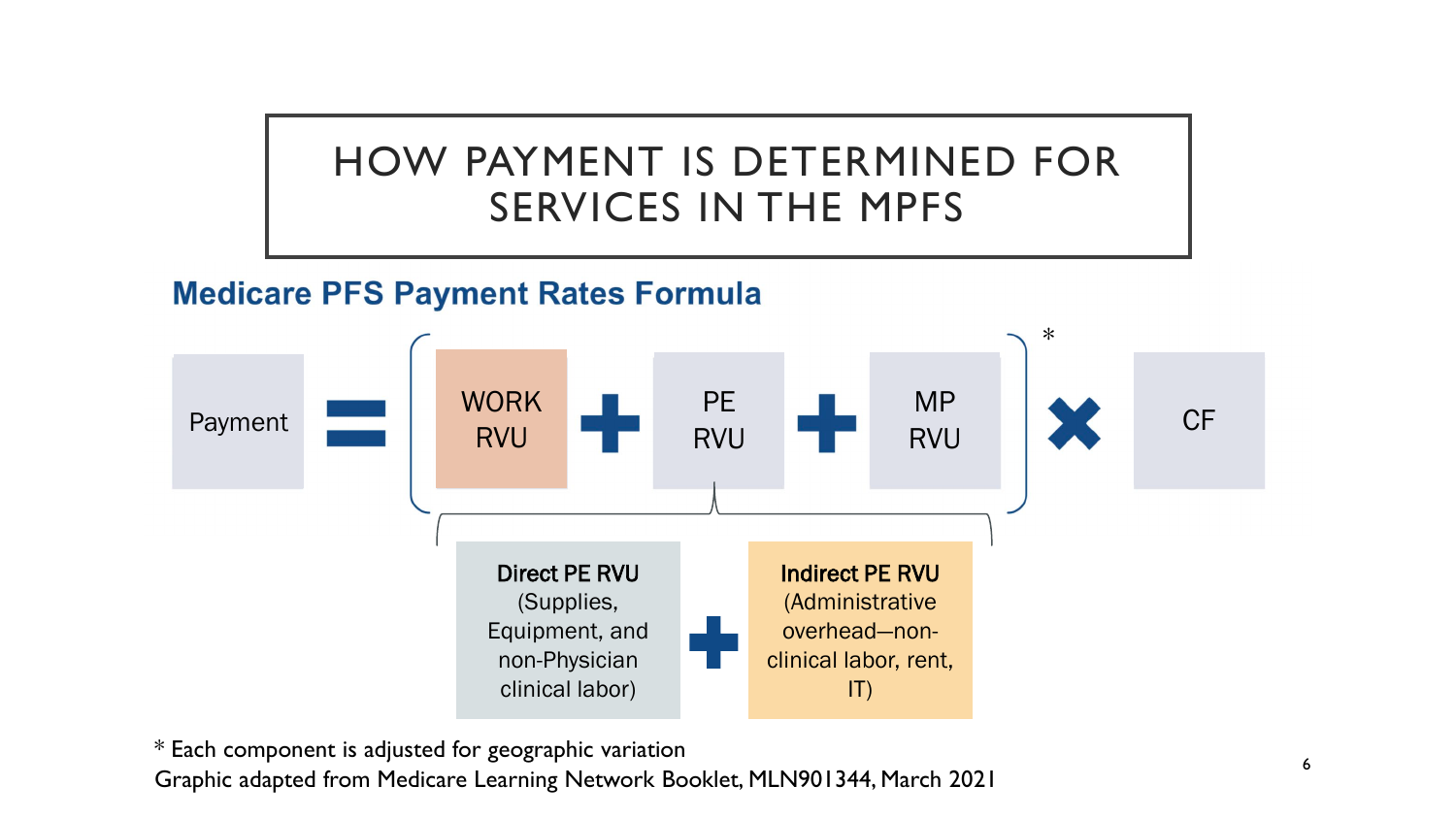# INDIRECT PE IS A SUBSTANTIAL PART OF NATIONAL PAYMENTS

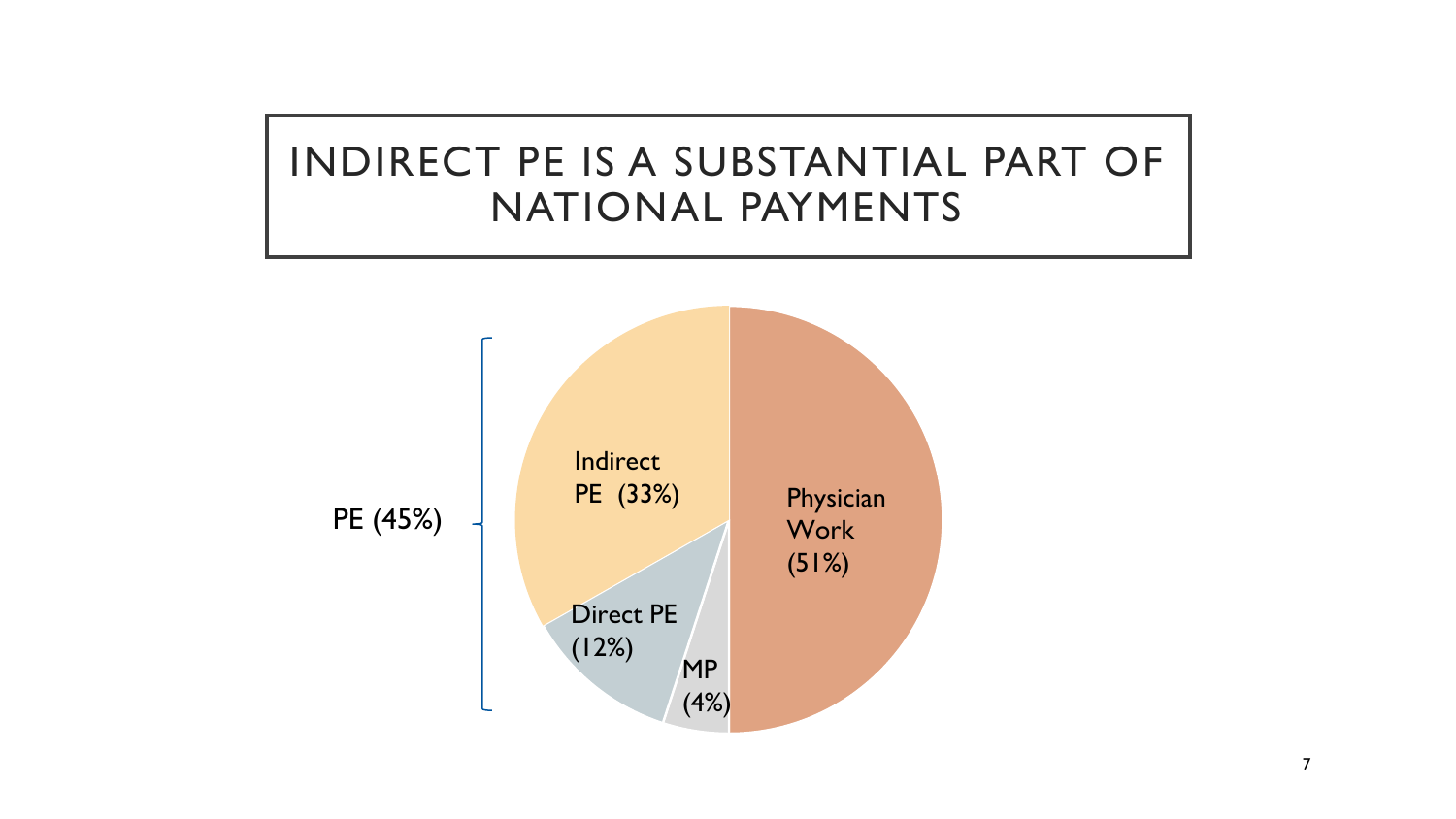# KEY CHARACTERISTICS OF HOW INDIRECT PE IS DETERMINED



1 Like other MPFS components, the amount of total **indirect PE is fixed**



**2** Indirect PE for a service **depends upon physician work, direct PE**, and the Medicare specialties that bill for that service



A major source of **data** used to determine the relative size of total indirect PE and how it is distributed across services **comes from the PPI Survey of 2007-2008**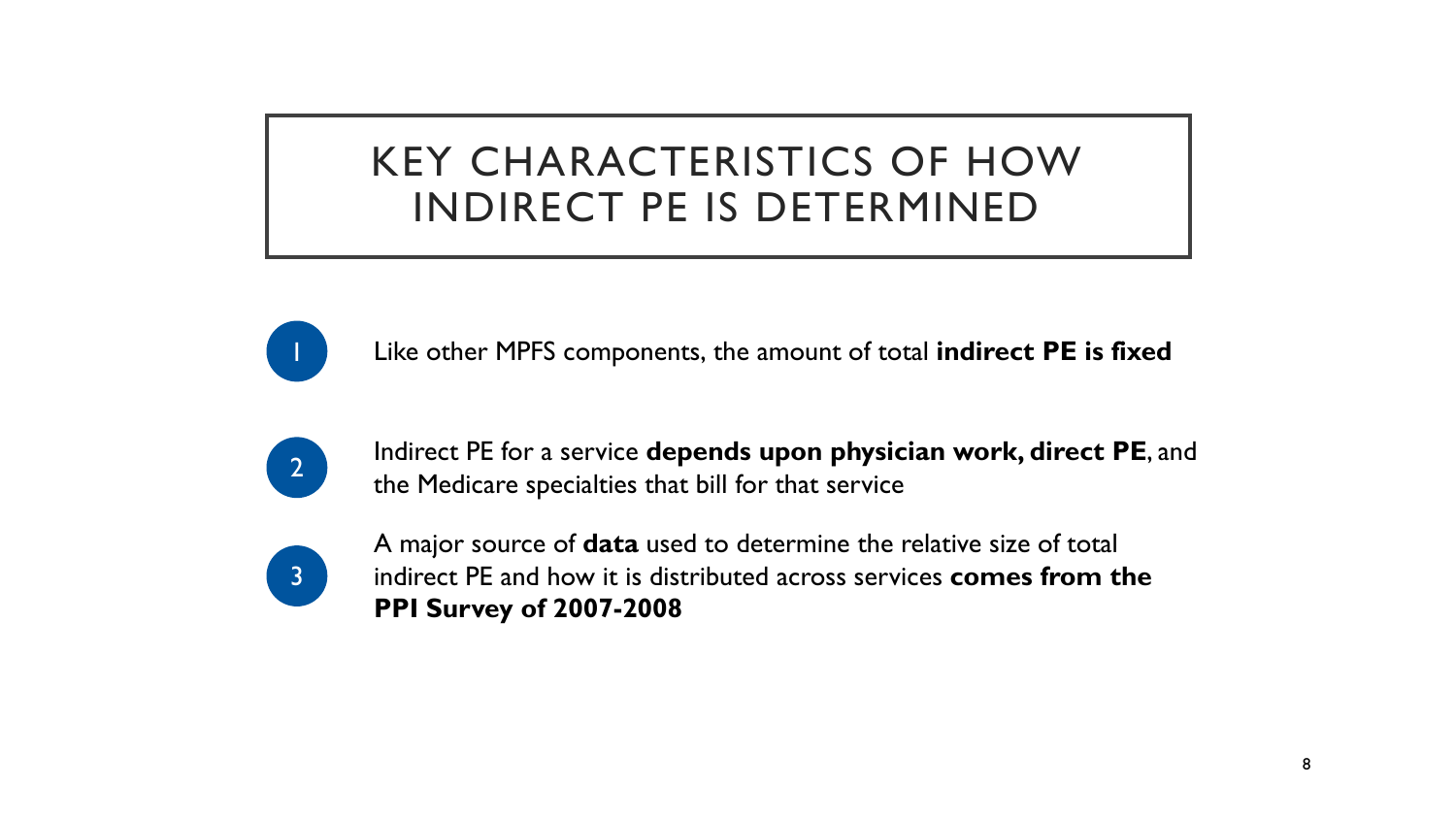# ALLOCATION OF INDIRECT PE

Indirect PE for a service **depends upon physician work and direct PE** for that service

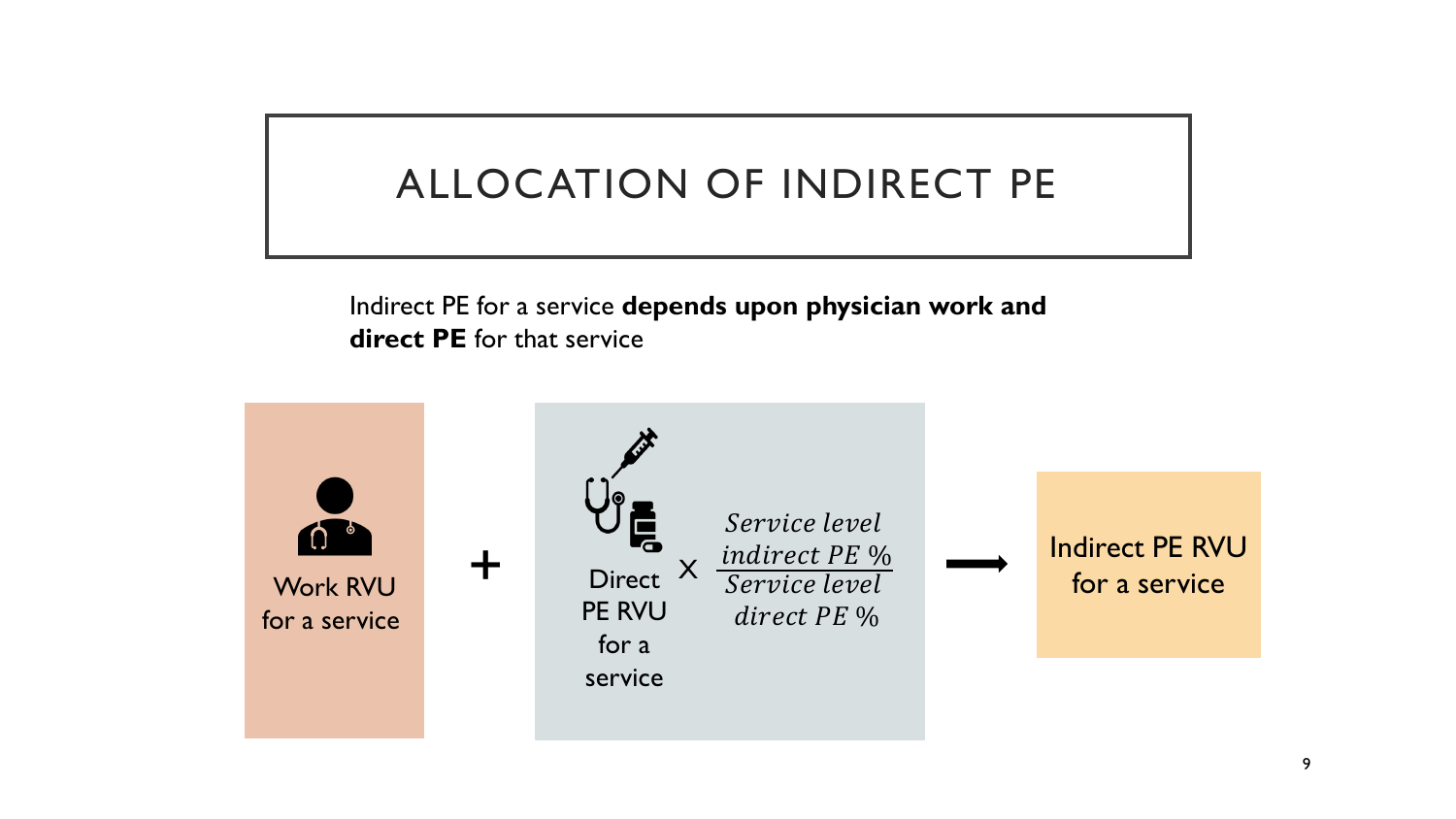# ISSUES WITH INDIRECT PE DATA AND METHODS

#### 1) Data

- Outdated and no mechanism for updating
- Not equipped to inform methodological revisions
- New data collection is likely to be difficult
- 2) Methods
	- One-size-fits-all indirect allocator
	- Not adaptable to new types of services
	- Specialty-based allocation could be improved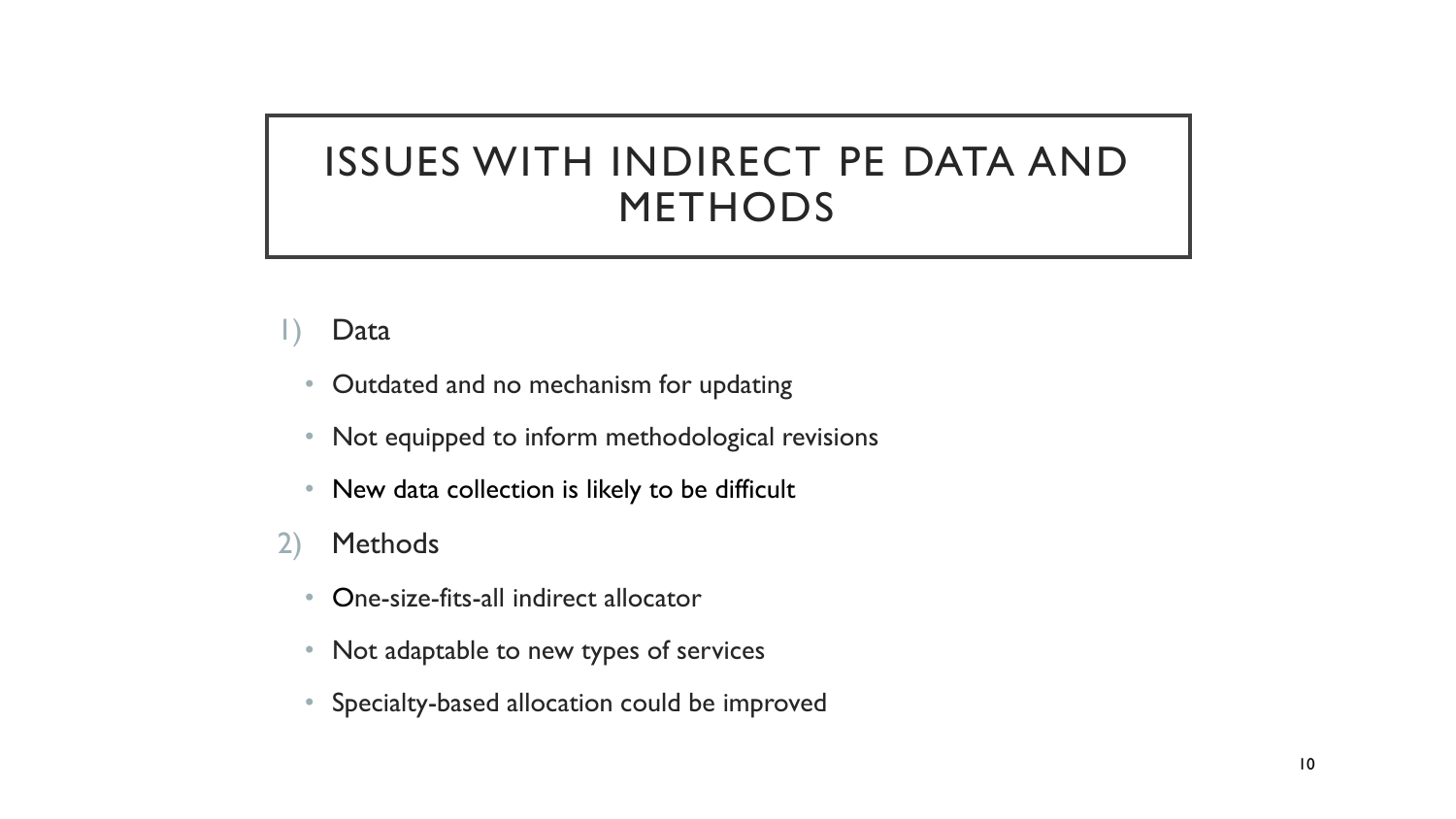# CONSEQUENCES OF DEFICIENT DATA AND/OR METHODS

- Service-level
	- Improper allocation of PE across services may limit access to certain services
	- Patients may pay relatively too much or little for particular services
- Practice-level
	- Incorrect relative payments for indirect costs among practices can cause labor market distortions that may affect access to certain specialties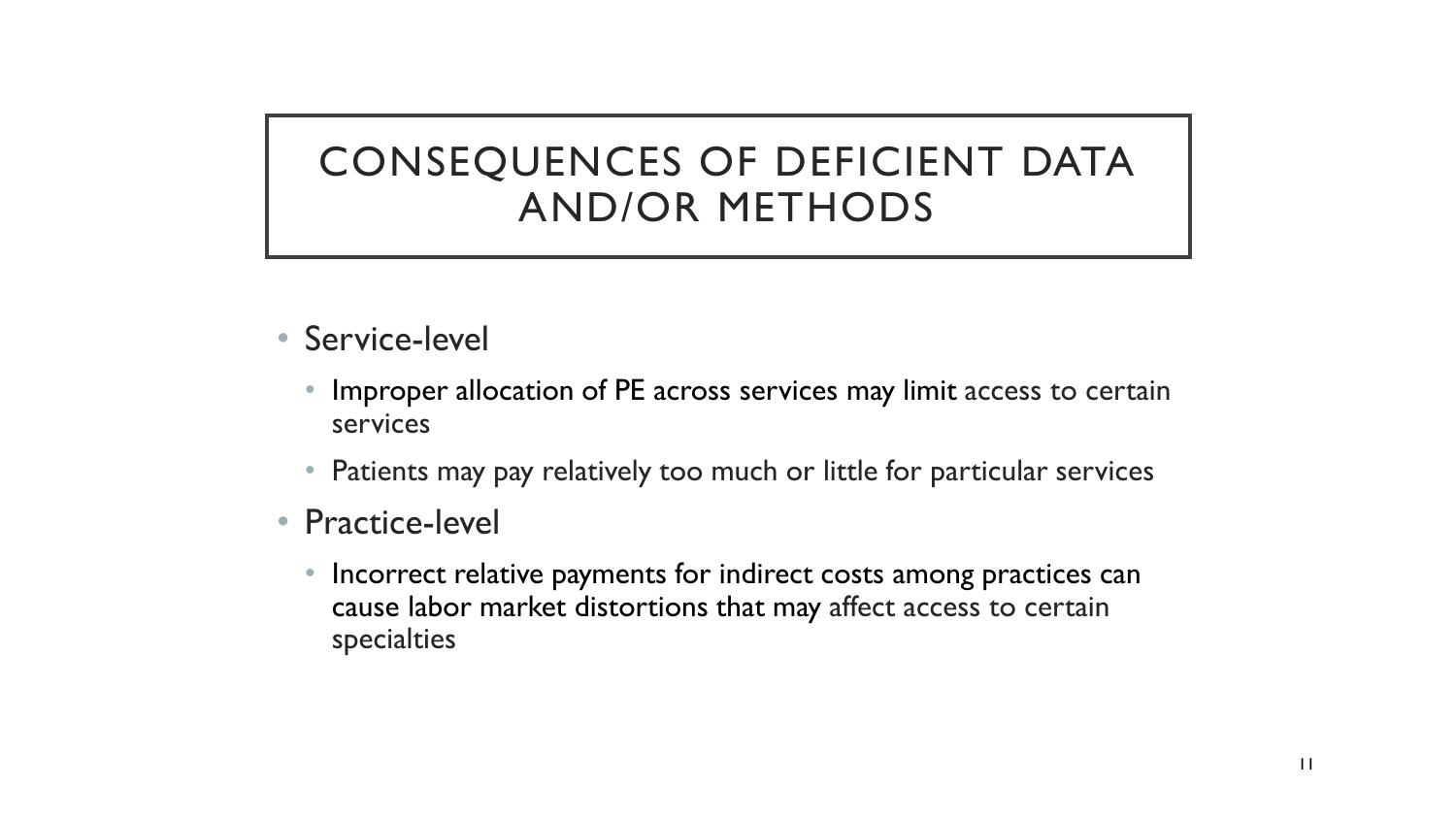# TOPIC I. A SYSTEM OF ONGOING DATA COLLECTION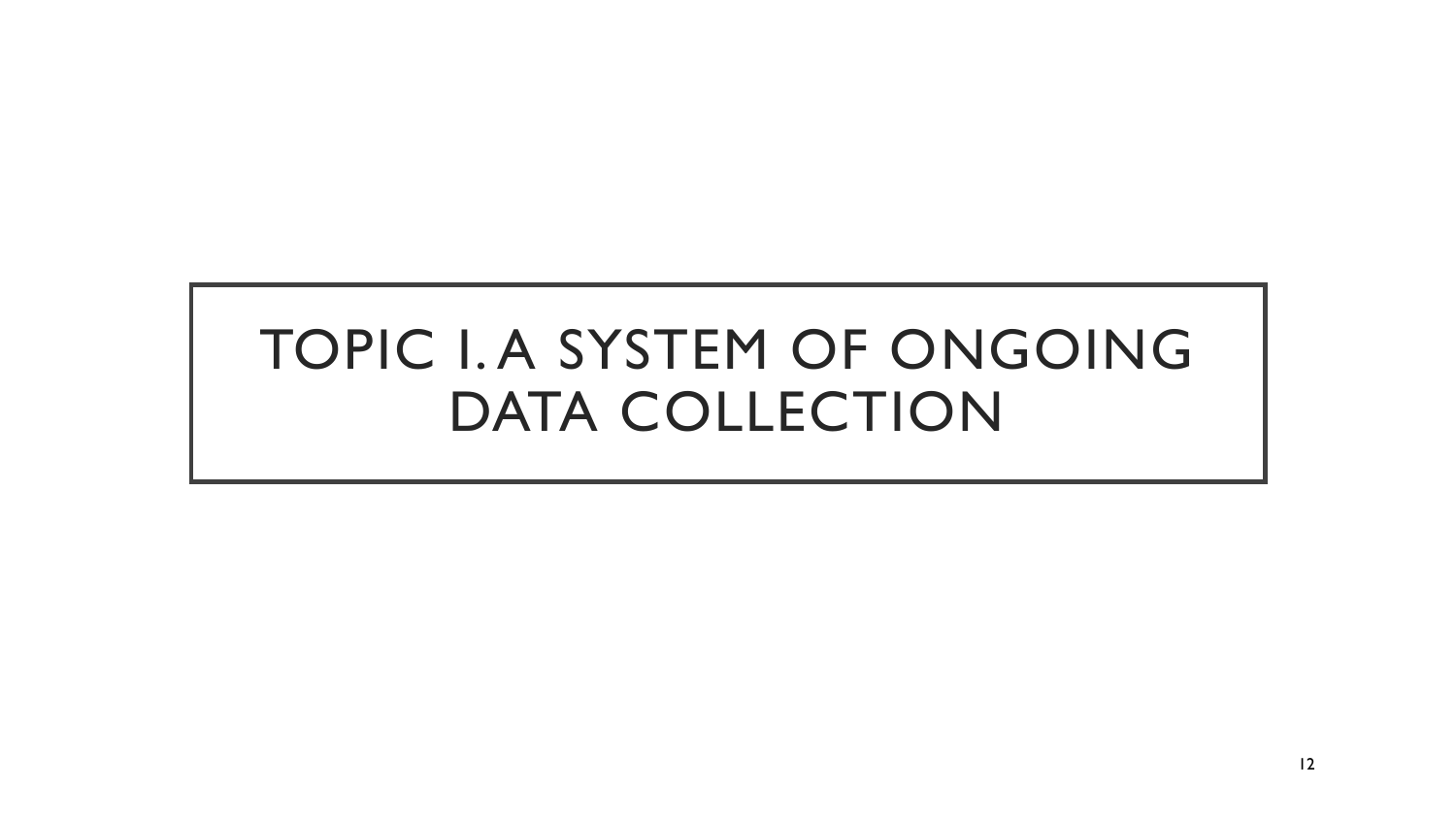# TIMELINE OF UPDATES TO INDIRECT PE **DATA**



- Data collection for PE has been irregular and haphazard
	- Early data were not designed for PE
	- Specialty supplements created inconsistencies
	- Infrequent updates can produce large changes in payments
	- Updated data old by the time they are in use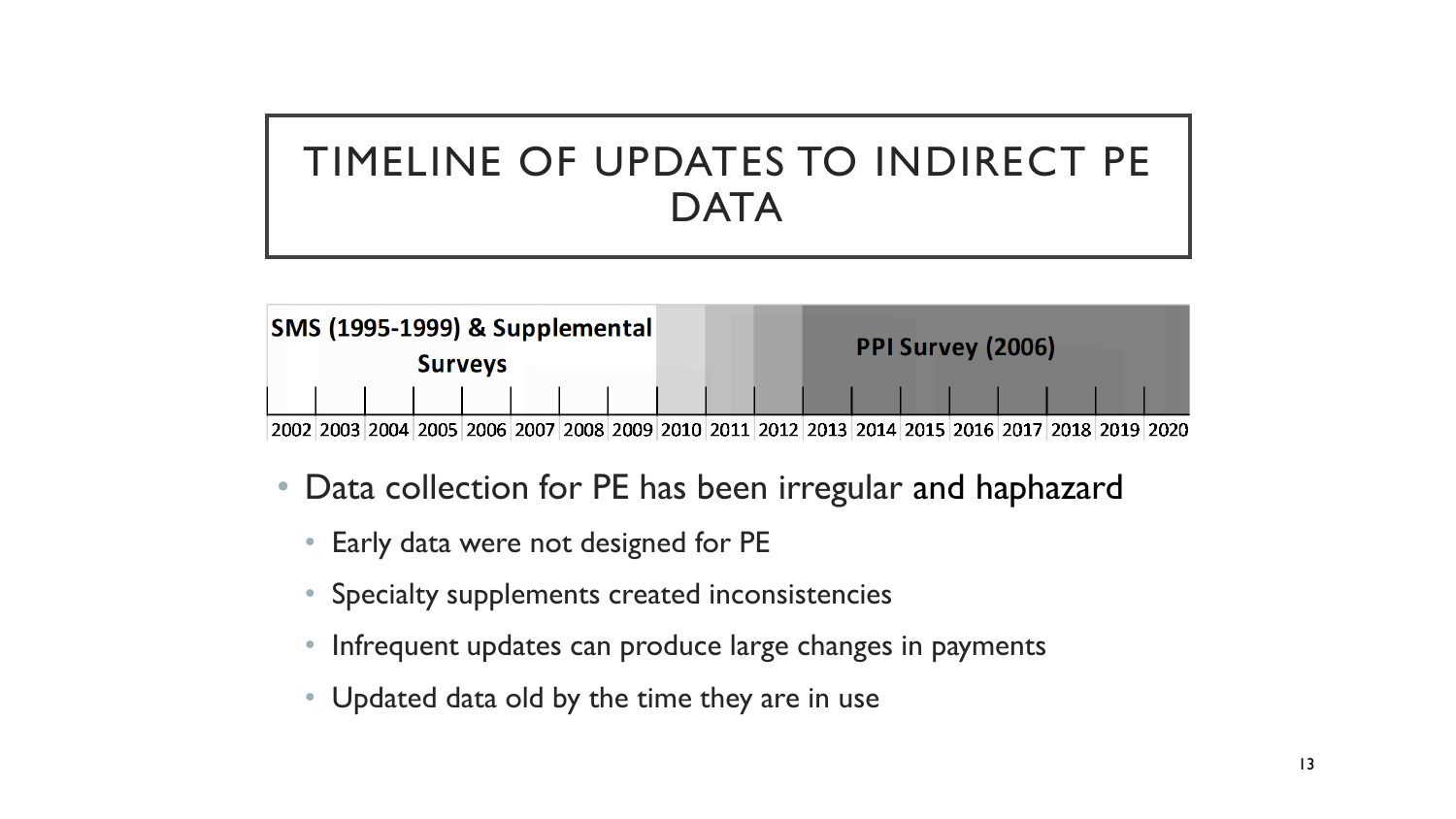## POSSIBLE GUIDANCE FOR DATA COLLECTION

Data should:

- Be timely, accurate, representative, and consistent across specialties
- Be collected efficiently and limit burden on the community
- Avoid large fluctuations in payments from year-to-year
- Enable improvements to the MPFS methodology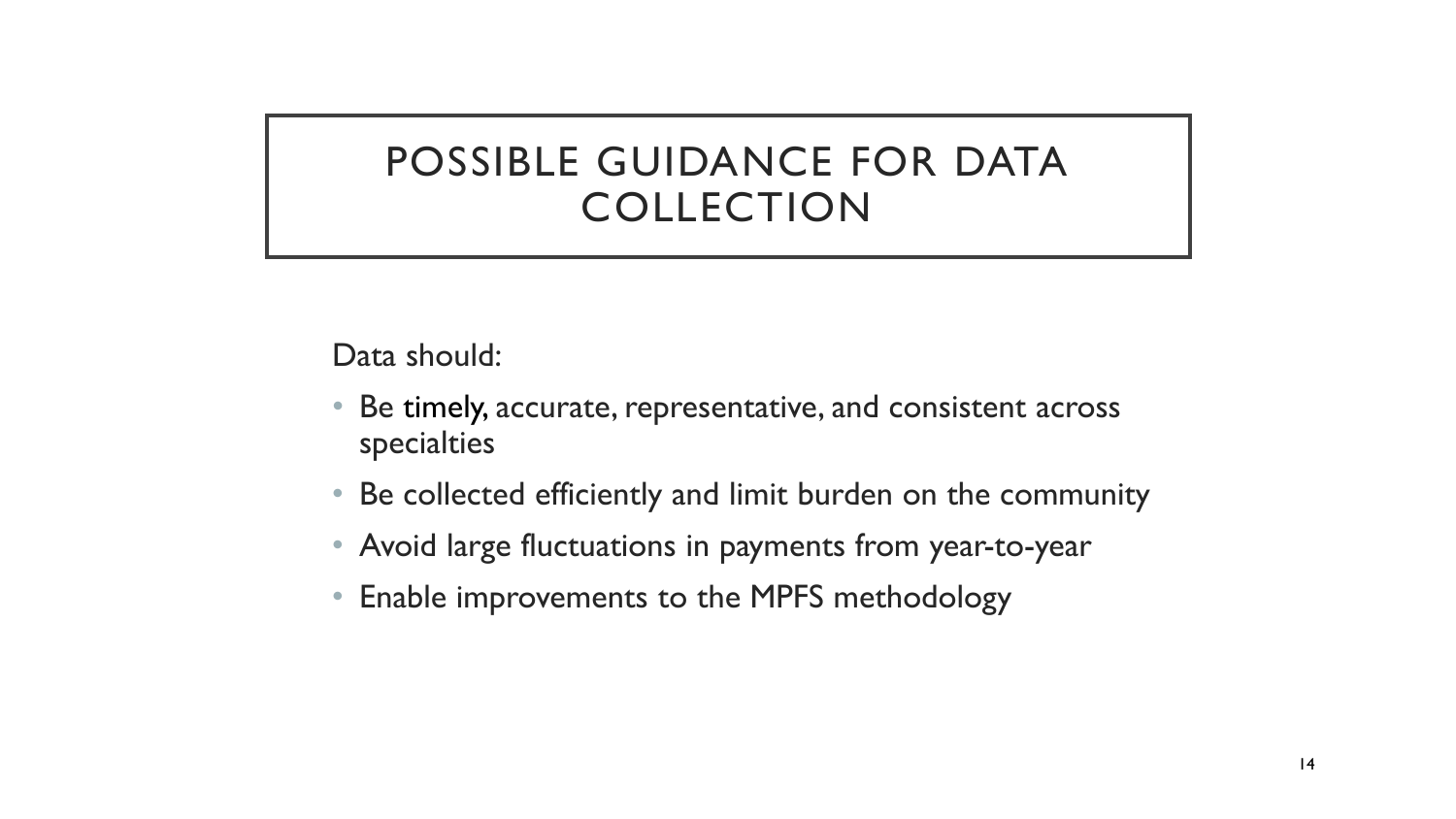### APPROACHES TO PERIODIC DATA COLLECTION

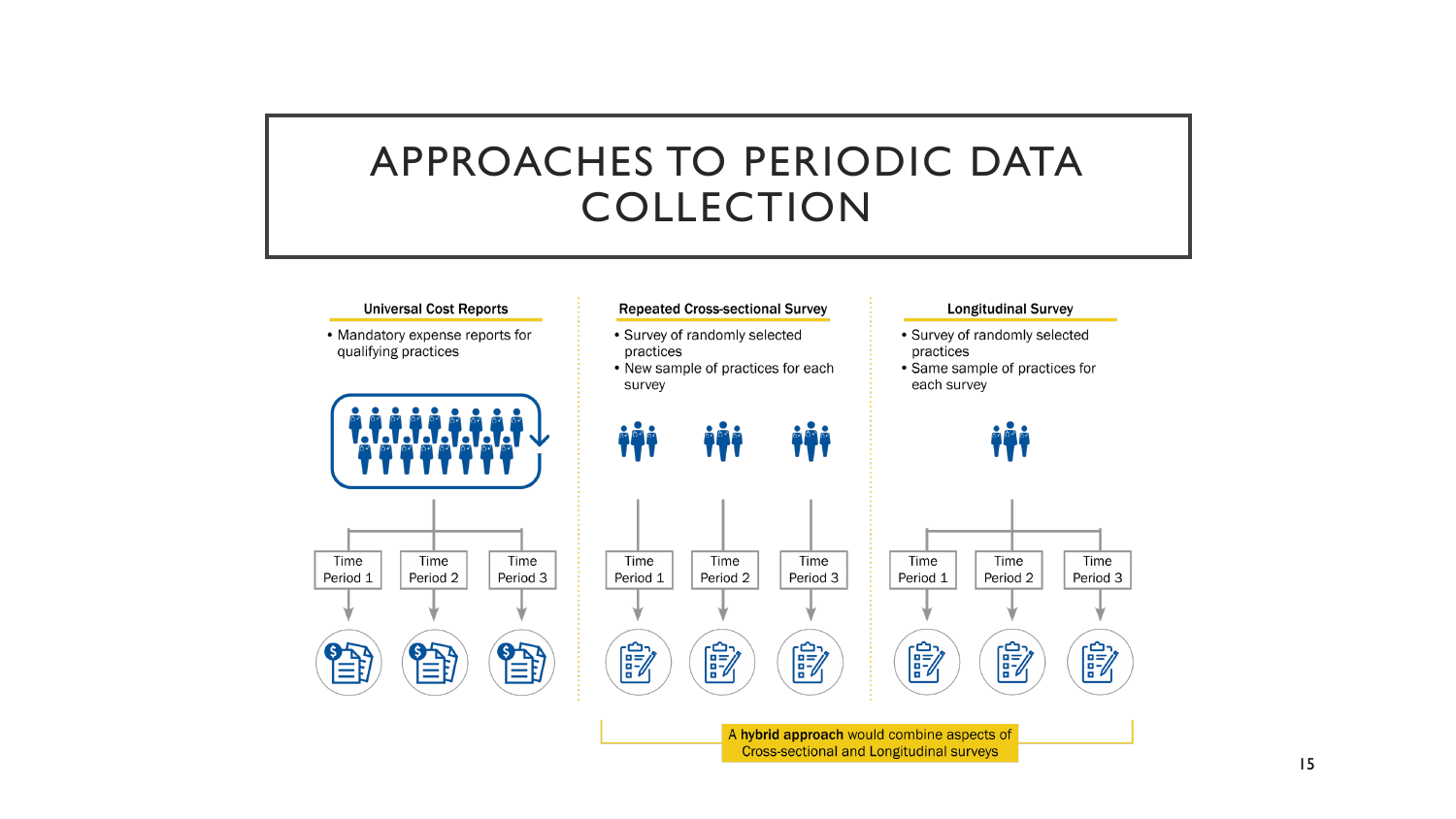#### HYBRID APPROACH: ROTATING SURVEY PANEL OF PRACTICES FOR COLLECTING PE



- Overlapping longitudinal surveys of fixed length
	- MCBS
	- MEPS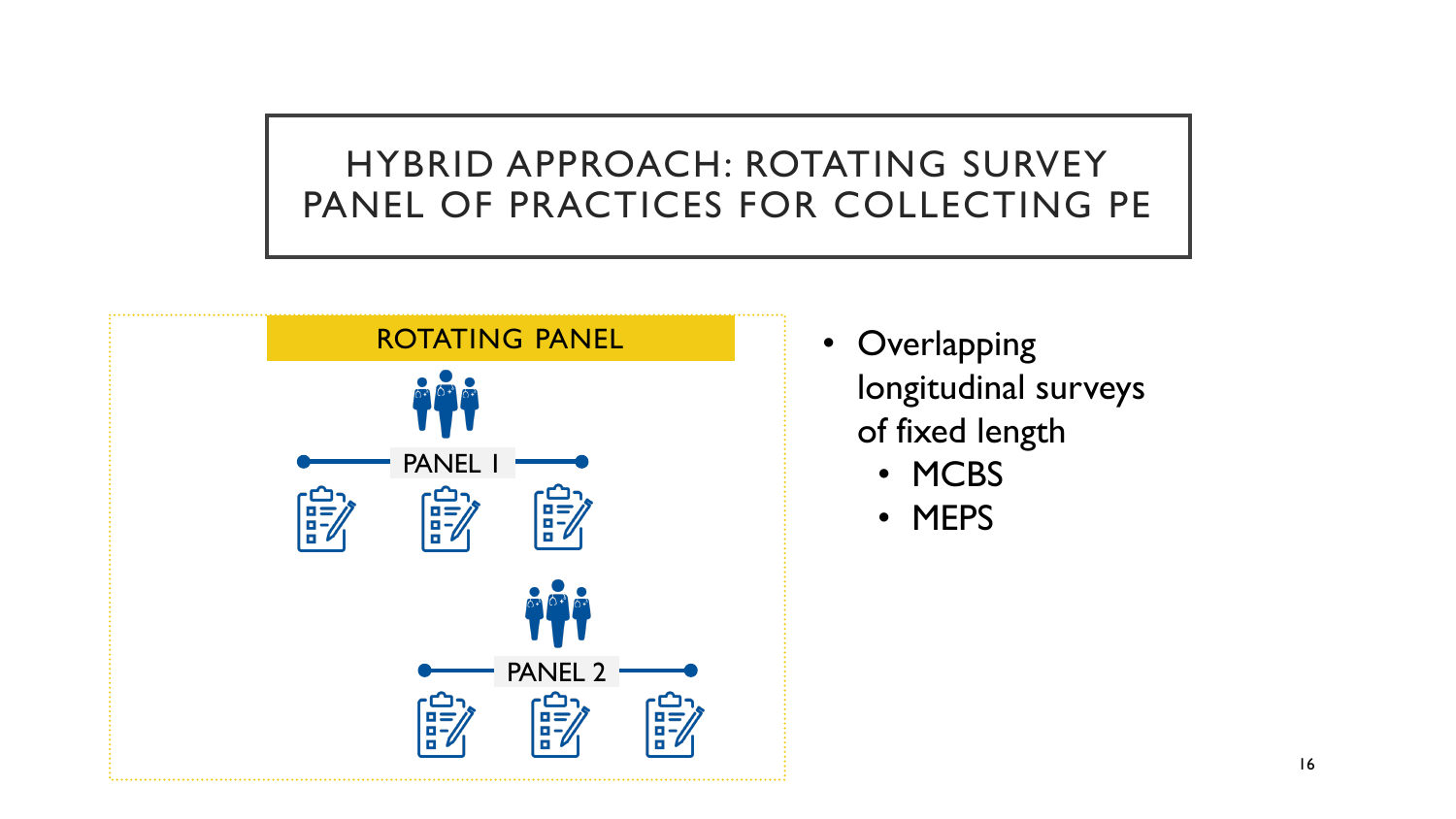# SOME ADVANTAGES OF A ROTATING PRACTICE PANEL

- Combines statistical efficiency, lower burden, and functionality of longitudinal data with ability to track market changes and maintain representativeness
- Produces smooth changes in inputs over time due to overlapping samples
- Is a possible vehicle for collection of practice information related to PE, such as practice patterns
- Provides CMS with a channel of communication with practice managers and physicians that could produce information on a range of issues surrounding PE and the MPFS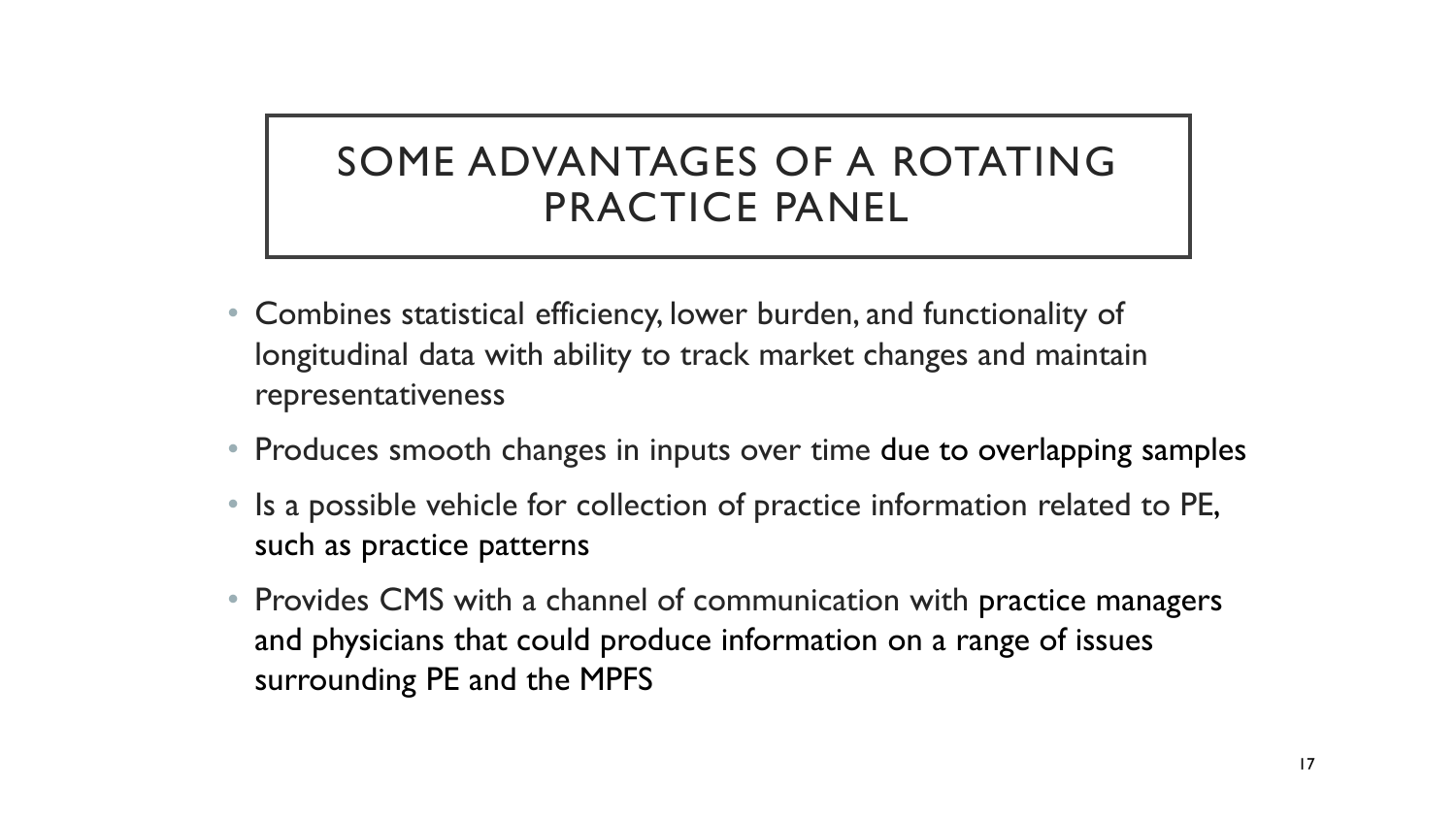# HOW FREQUENTLY DO PRACTICE EXPENSES CHANGE?

#### Direct PE RVU

- Medical supplies and services
- Medical equipment
- Non-physician clinical labor

#### Indirect PE RVU

- Non-clinical labor
- Lease or Rent
- Office services
- Office Supplies and Equipment
- IT
- Professional services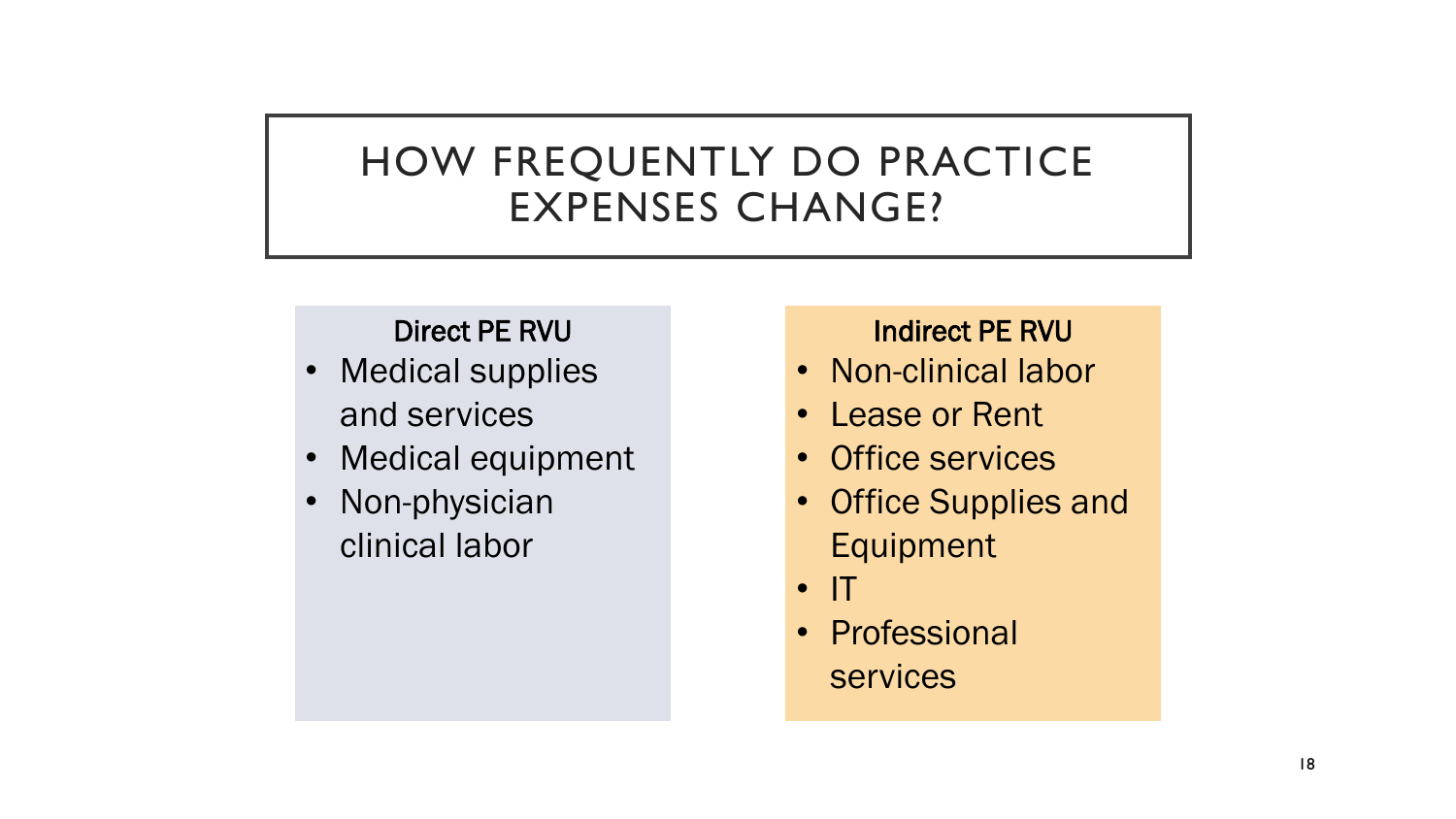# IMPROVING PARTICIPATION

- Achieving an adequate response rate is a major stumbling block to data collection efforts
	- Specialties want adequate representation
	- Low response threatens precision and representativeness
- Prior efforts at data collection have struggled with low response rates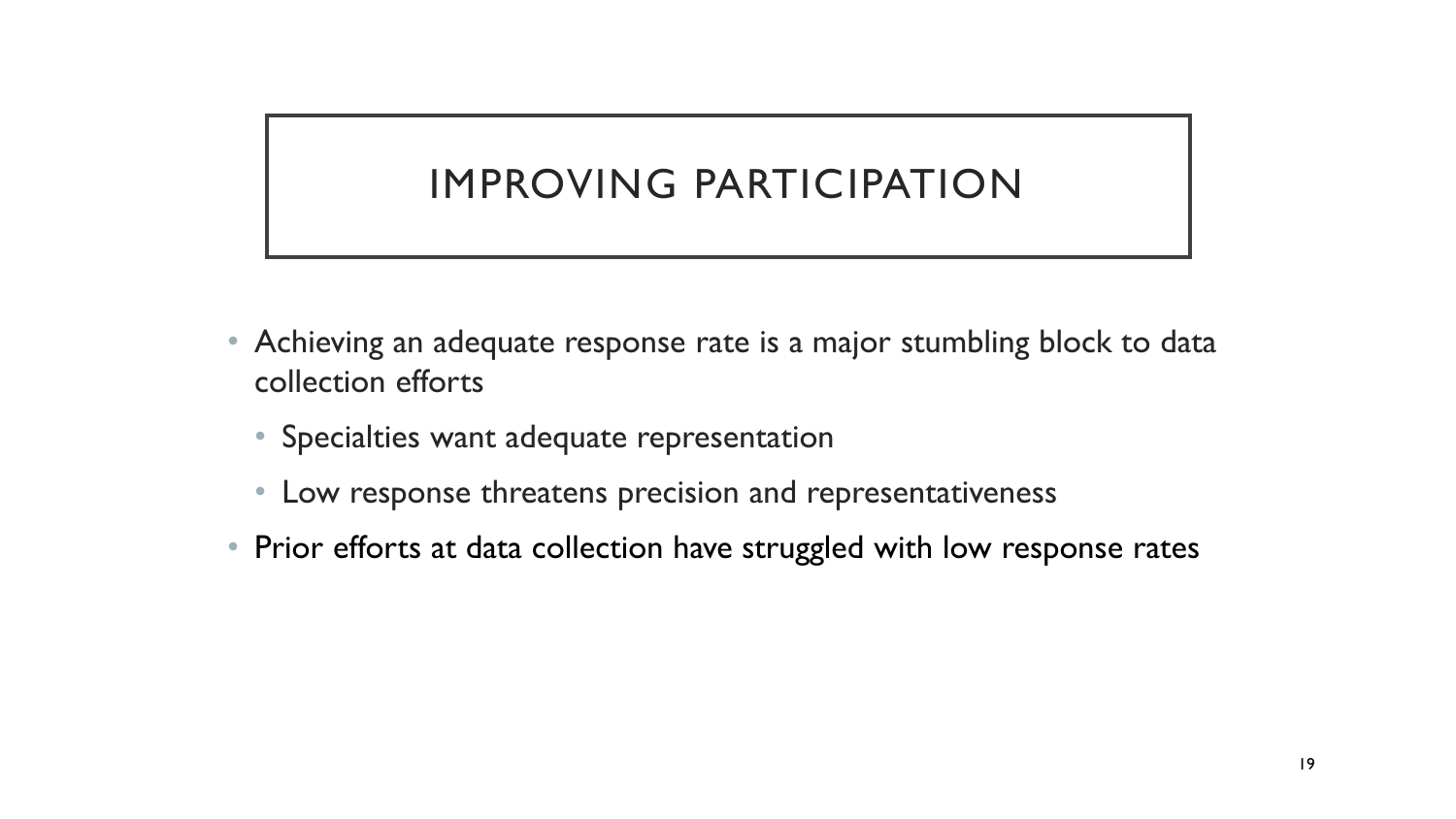# POTENTIAL APPROACHES TO IMPROVE PARTICIPATION

- Effective communication and involving stakeholders
- Financial compensation for staff time
- Provision of credits towards trainings or assistance in business and accounting methods
- Personalized benchmarking reports
- Other non-monetary incentives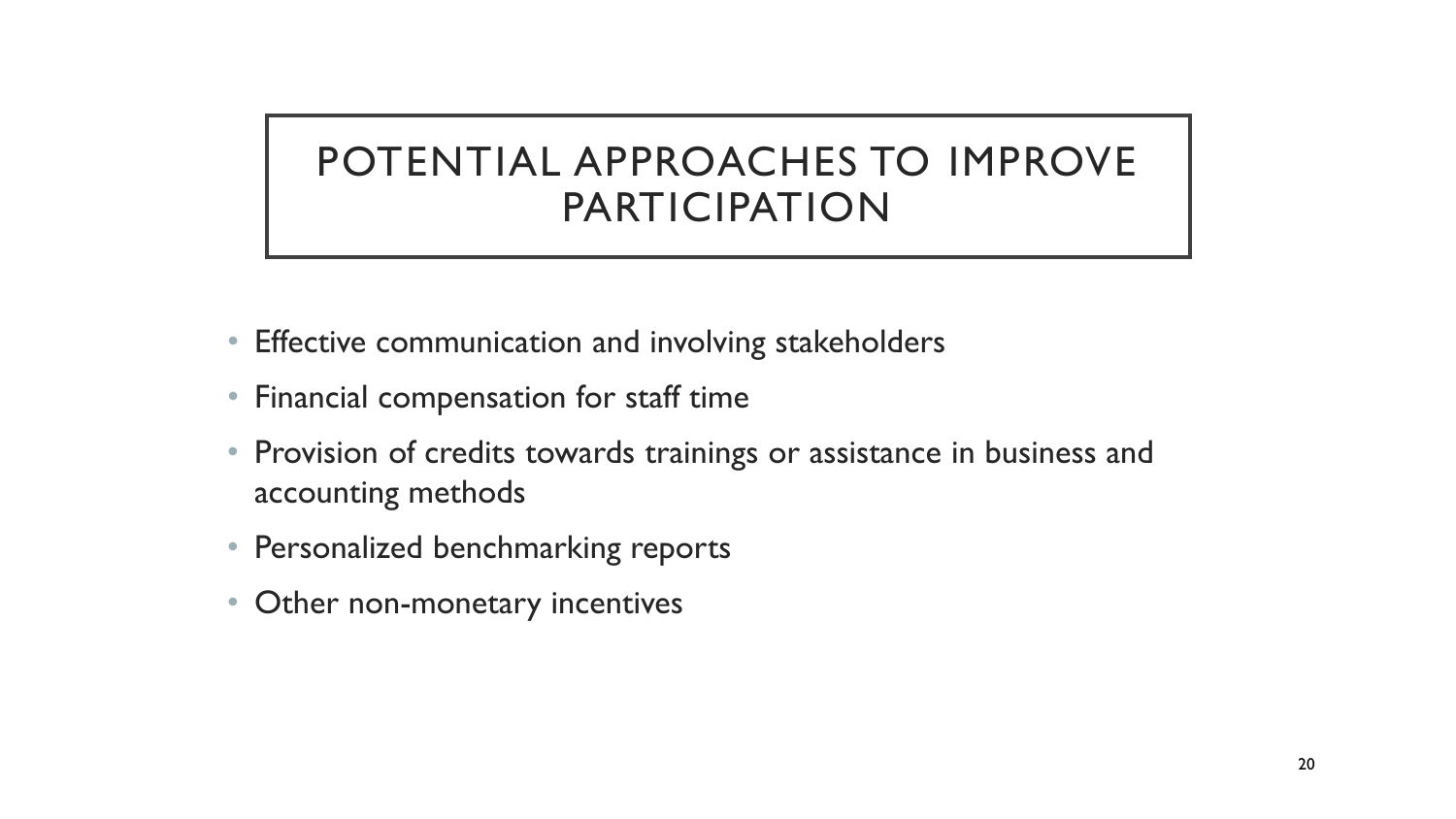# TOPIC II. COLLECTING PE DATA BY SPECIALTY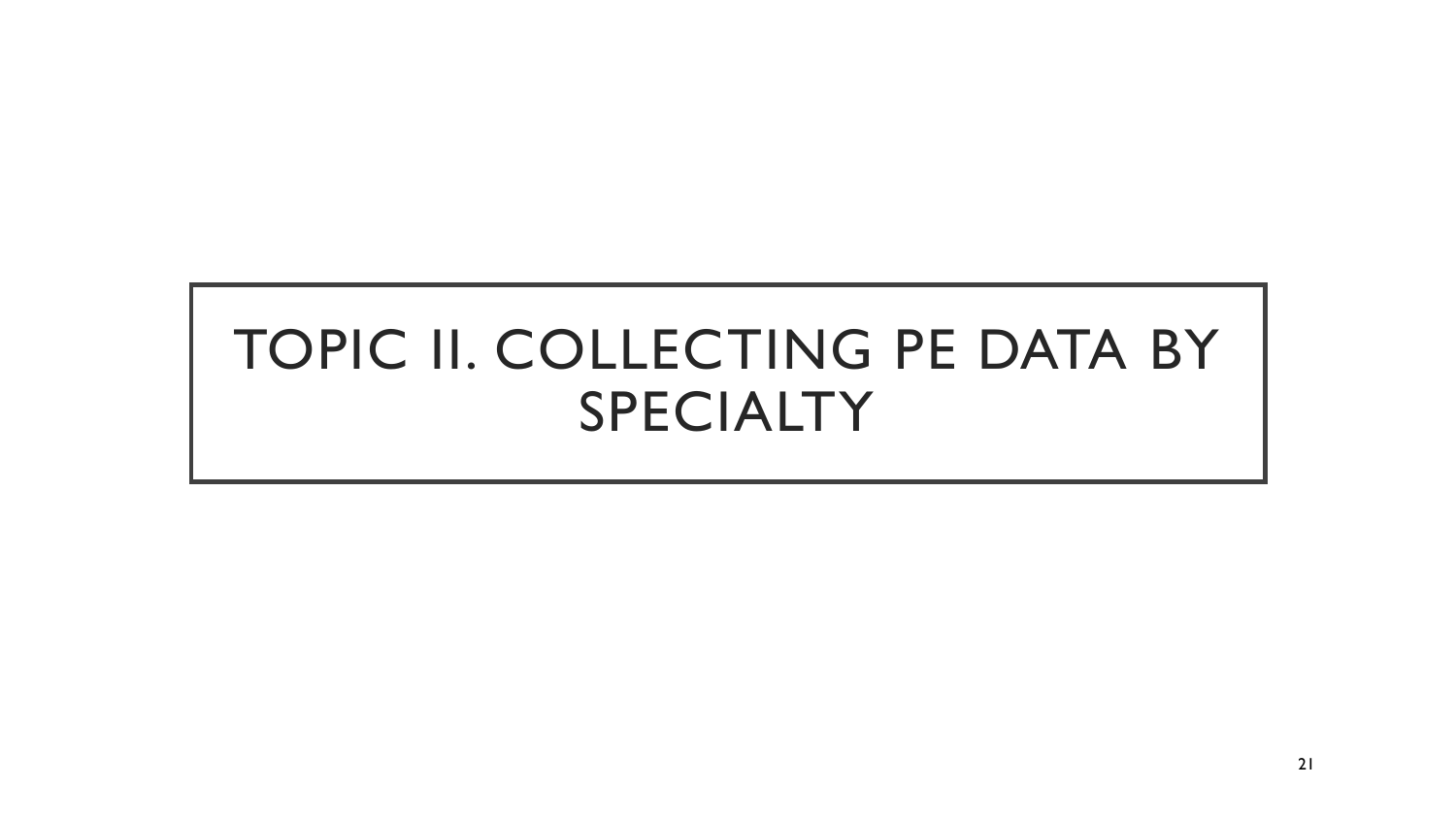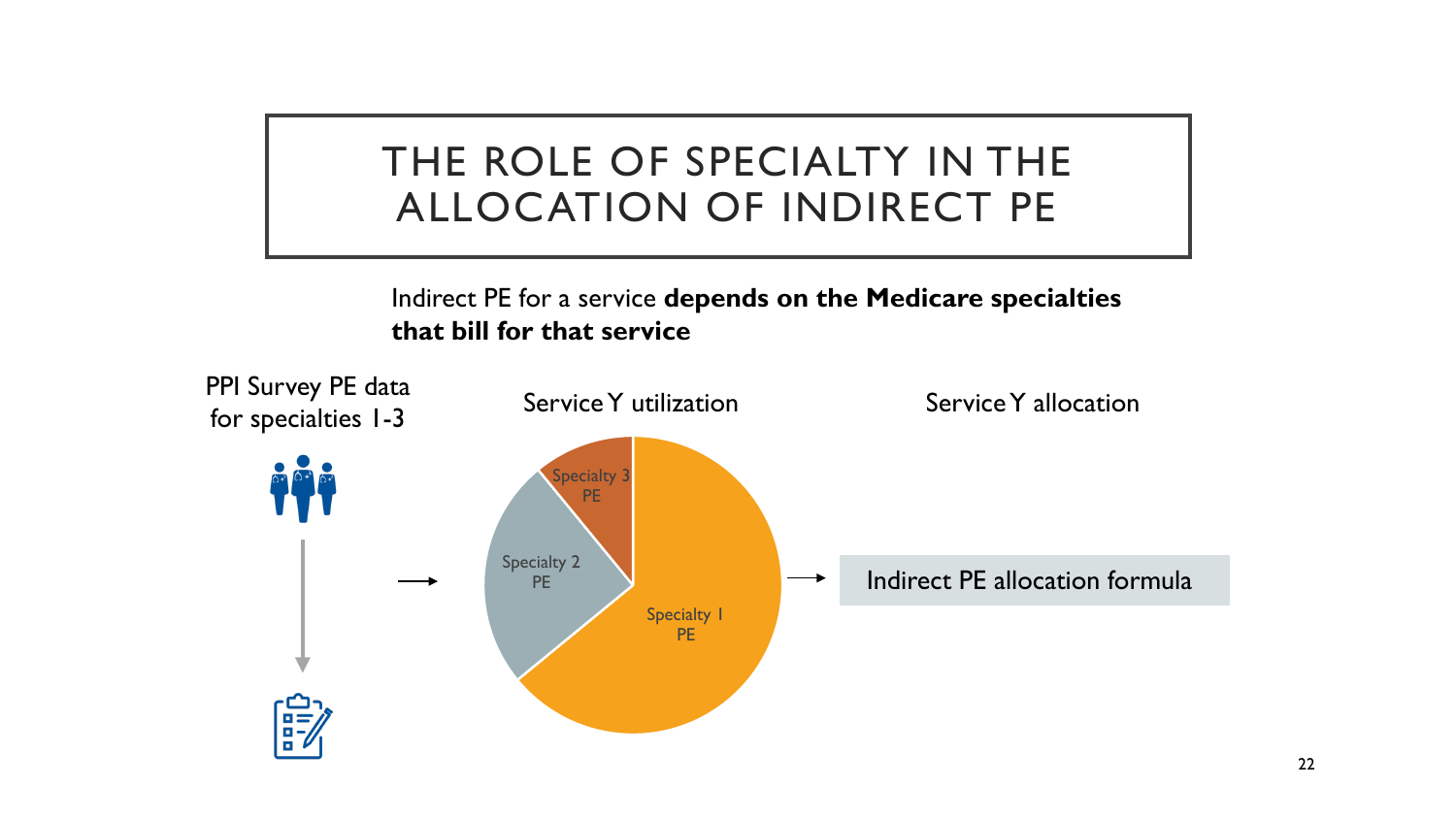# NUMBER OF DISTINCT SPECIALTIES

- Current statistics for some specialties are imprecise
- Collecting data from many distinct specialties is burdensome and costly
- Public commenters often encourage CMS to recognize *more* distinct specialties for rate-setting purposes
	- More specialties risks smaller samples
	- Specialties differentially exposed to sampling error in both their own and in *other* specialties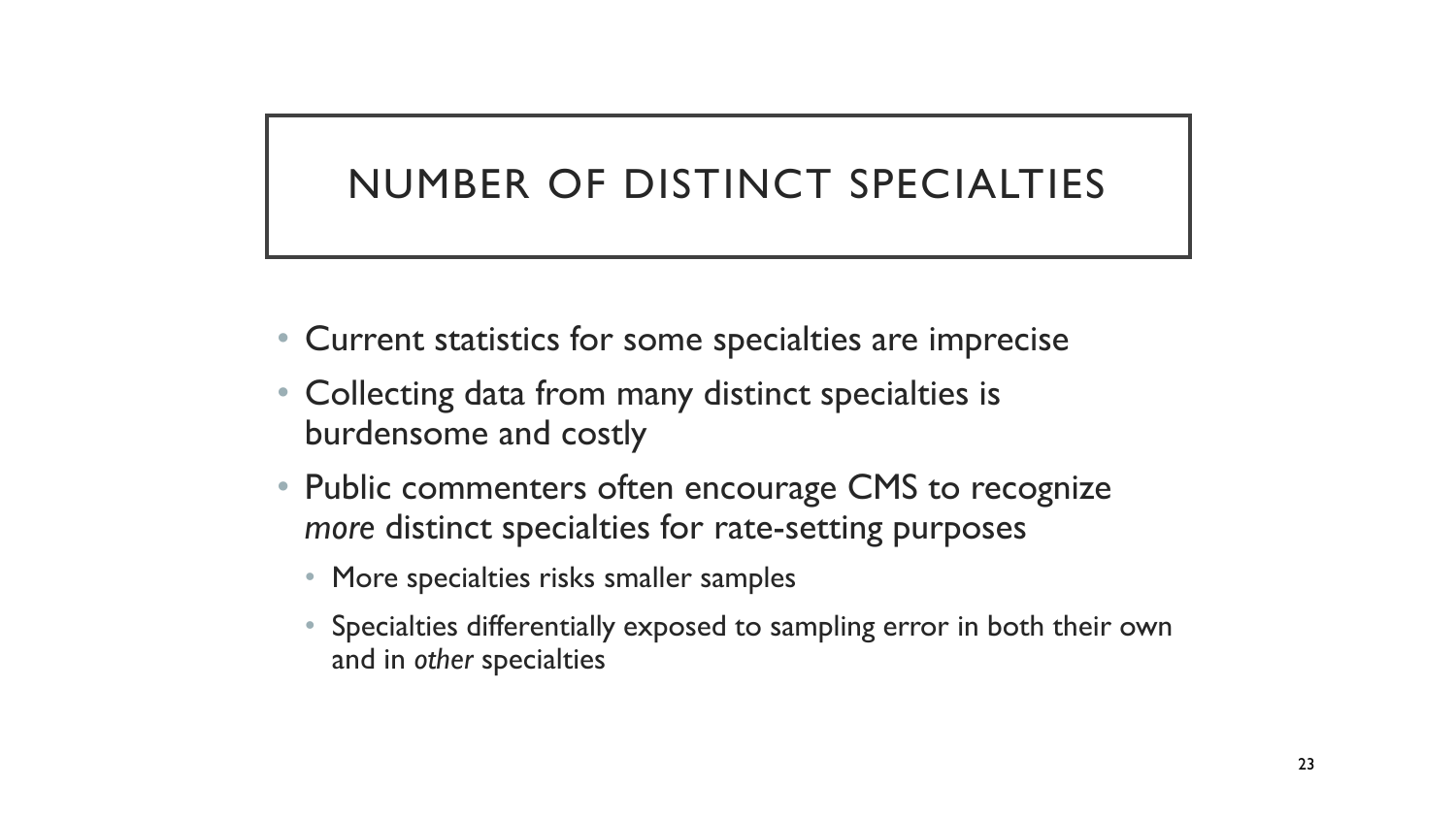# COMBINING ESTIMATES ACROSS SPECIALTIES



 $90\%$  confidence intervals on transformed statistics approximated based on standard error of PE per hour.  $_{\mathrm{24}}$ Note: Illustrative example using data from the PPI Survey applied to a hypothetical service.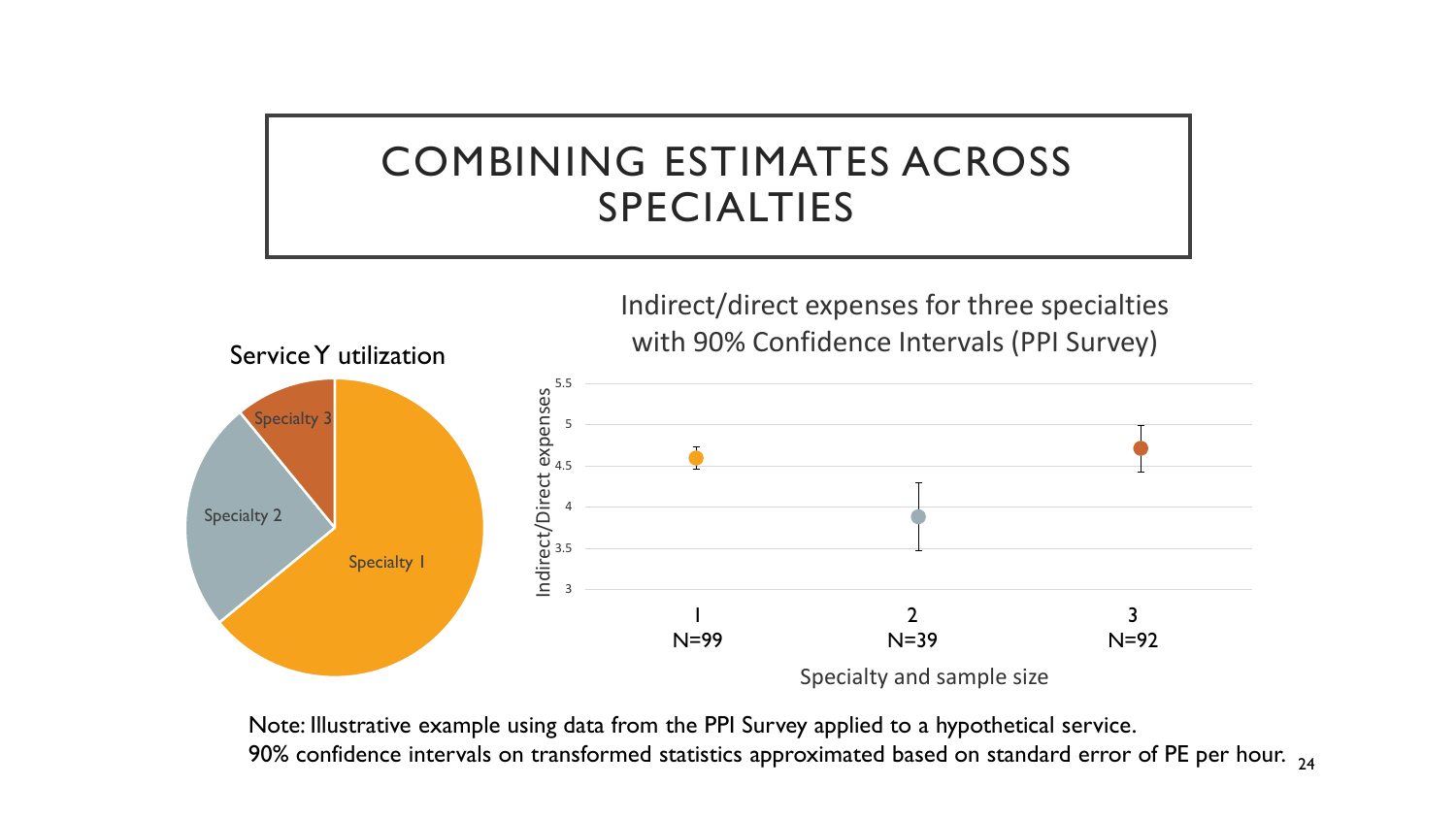# HANDLING IMPRECISE SURVEY ESTIMATES

- There are several possible approaches if one or more specialties do not produce enough completed survey responses to provide precise estimates
	- Use only the reported values that meet acceptable precision targets
	- Combine data from that specialty with those of one or more specialties that provides similar services for the sake of PE rate-setting
	- Use a weighted average of the values reported by that specialty and other similar specialties (i.e., each specialty gets its own PE/HR measures, but low precision specialties borrow information from similar specialties)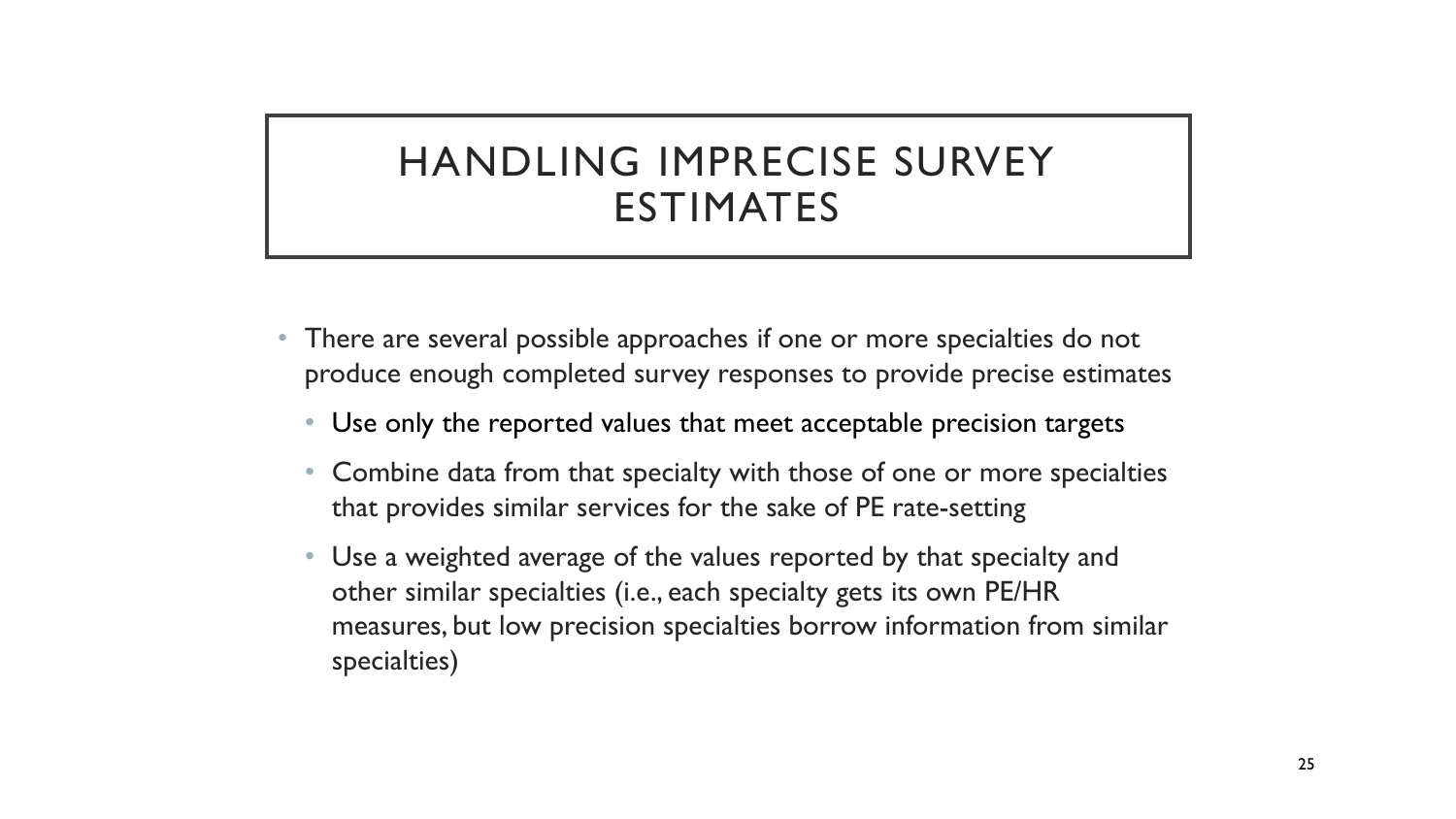# QUESTIONS FOR STAKEHOLDER FEEDBACK

- Planned, recurring updates to data collection could allow for timely, more accurate PE valuation. In what timeframe would you say the components of PE for your specialty change in ways that are important for rate-setting? Yearly? Every other year? Every five years? Every ten years?
	- Have disruptions related to COVID-19 affected how you think about this?
- What approach would you recommend that CMS take to update PE data on a regular basis? What is most important to you in how such a system would be designed?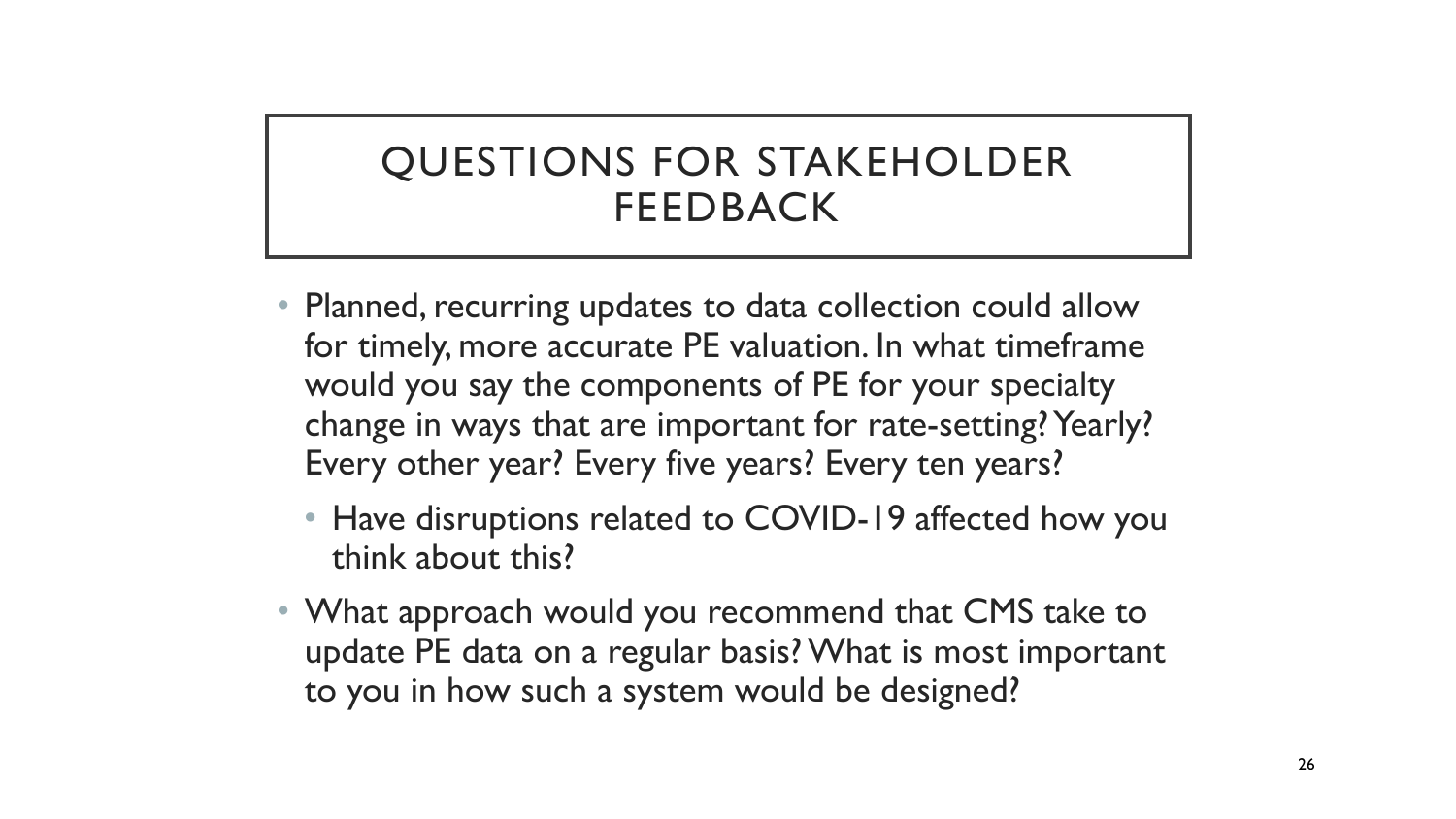# QUESTIONS FOR STAKEHOLDER FEEDBACK (2)

- Historically, PE survey contractors have struggled to find physicians willing to participate. How could CMS and a future survey contractor best encourage participation, without resorting to punitive measures?
	- Which incentives discussed thus far would be most appealing to you?
- Who in your practice would be the best point of contact to complete a survey on practice expenses?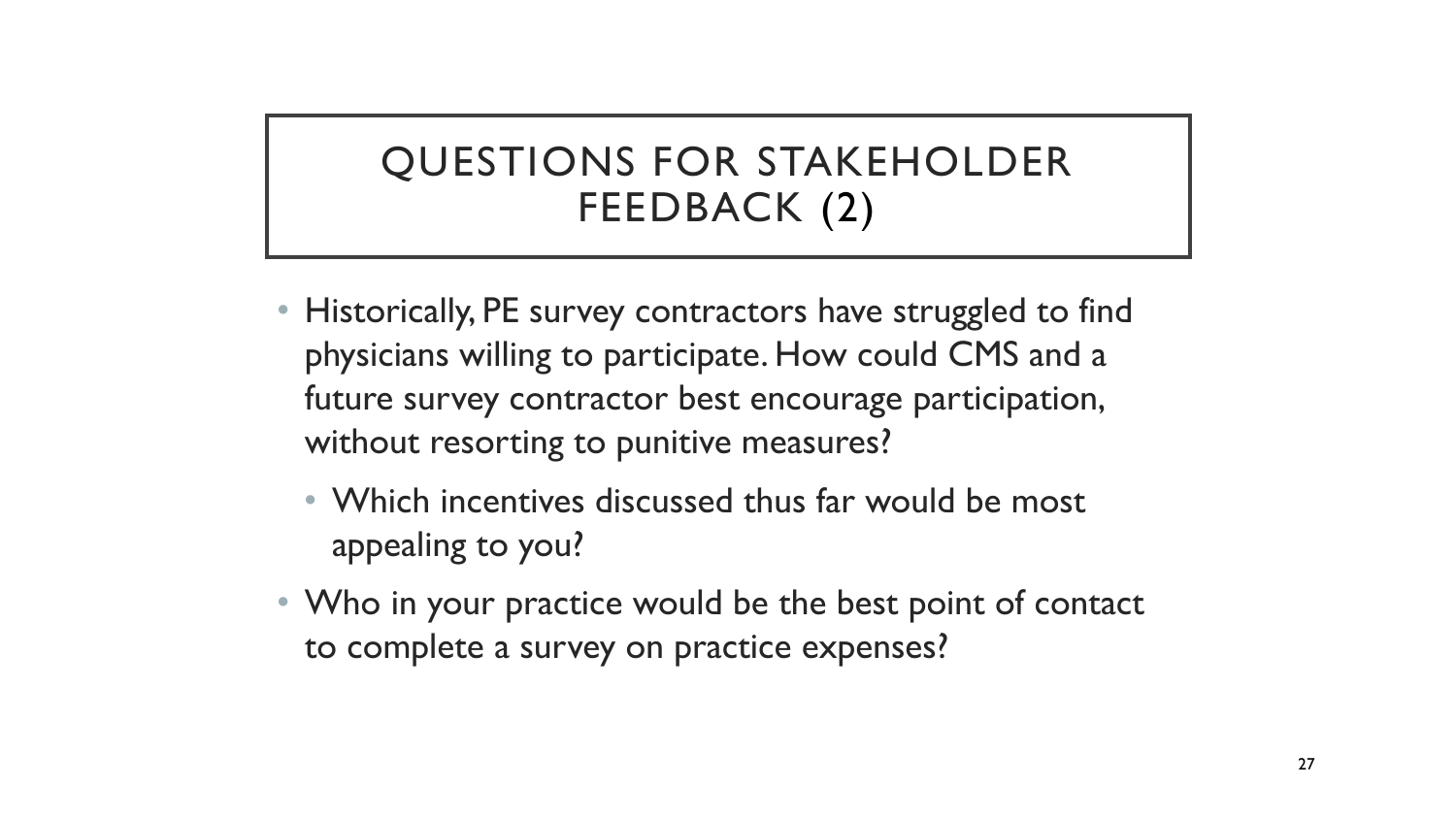# QUESTION FOR STAKEHOLDER FEEDBACK (3)

• What process would you recommend CMS use to identify groups of specialties with similar cost structures?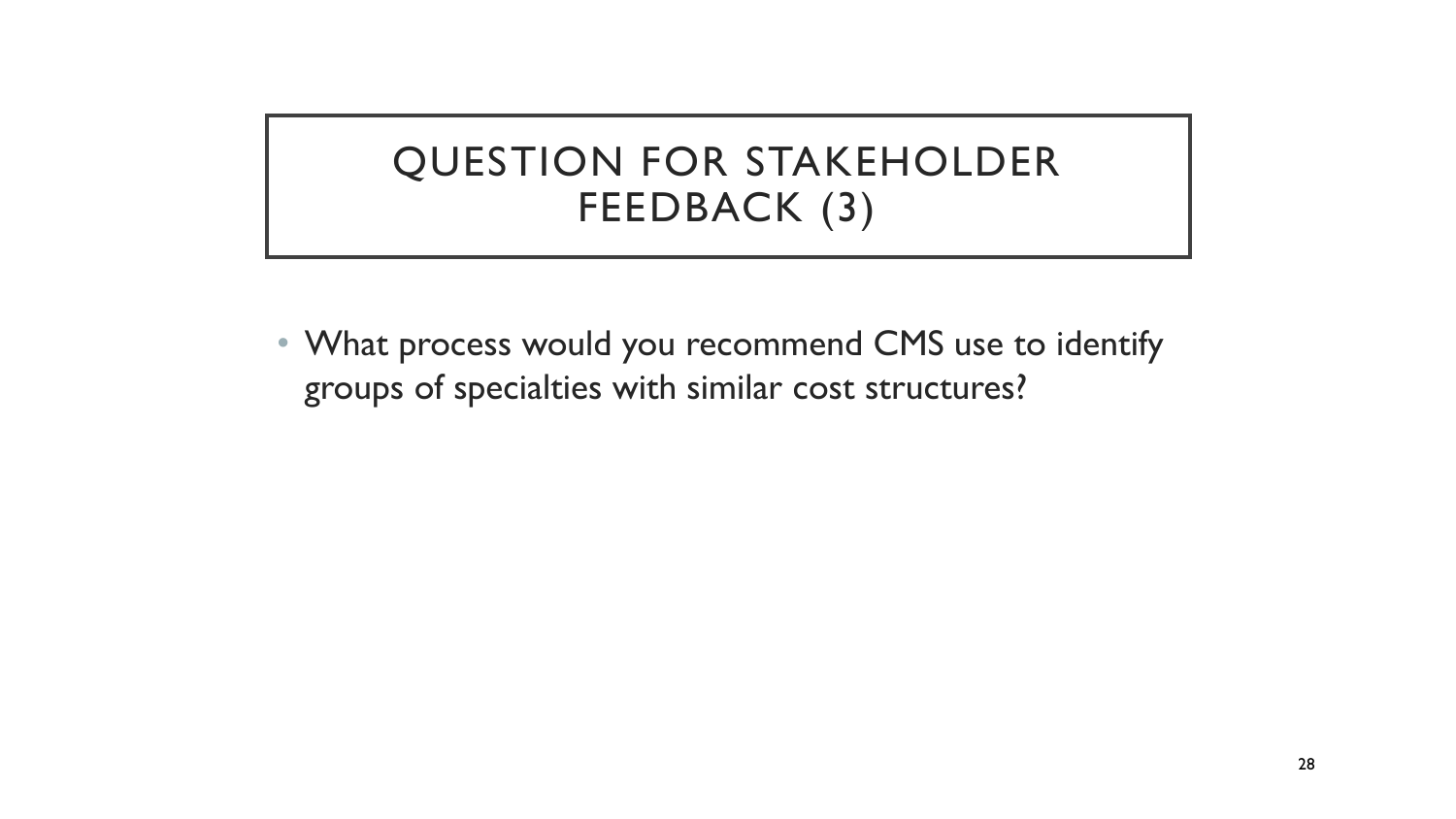# TOPIC III. IMPROVING ALLOCATION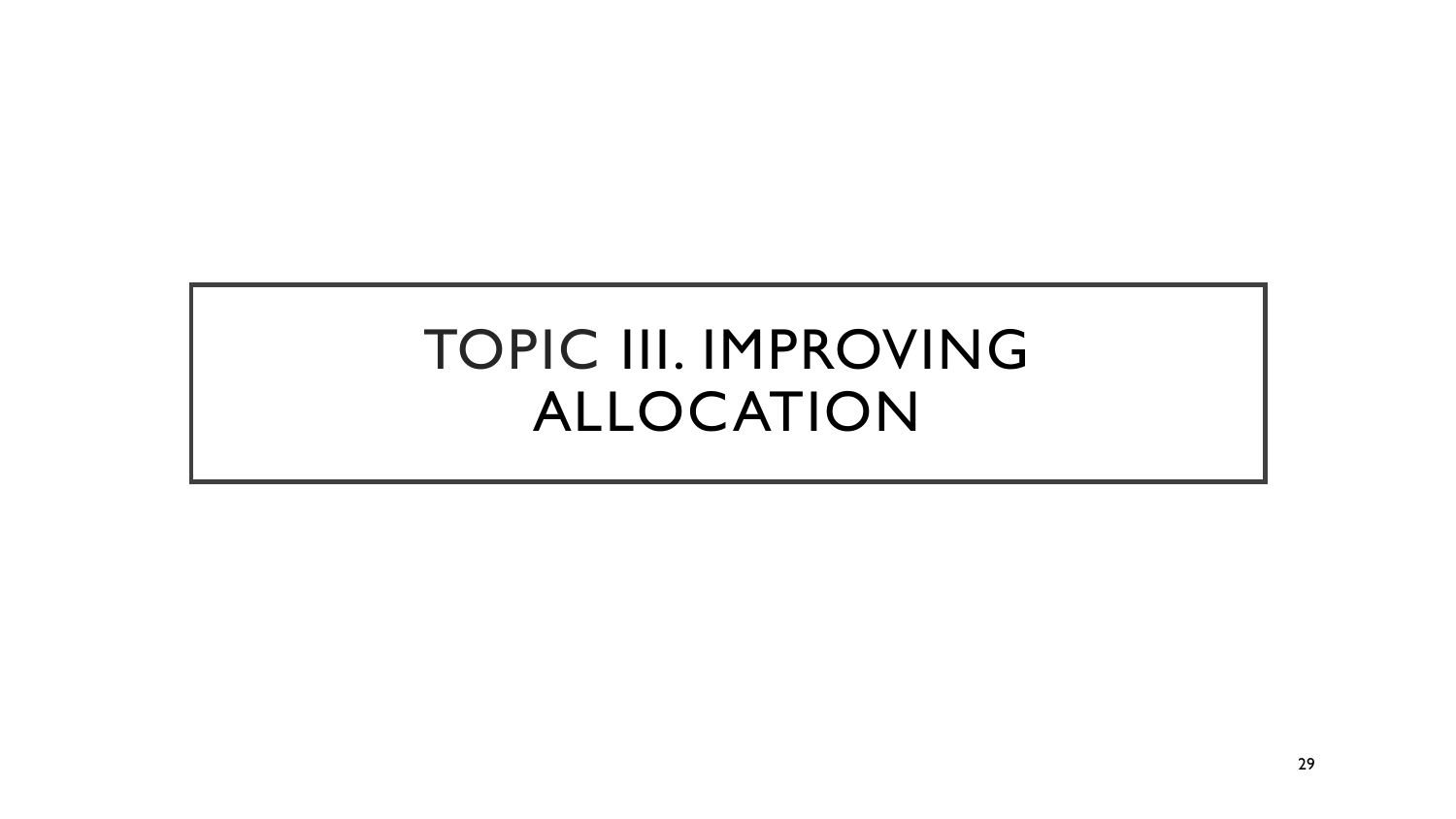# ALLOCATION OF INDIRECT PE (2)

Indirect PE for a service **depends upon physician work and direct PE** for that service

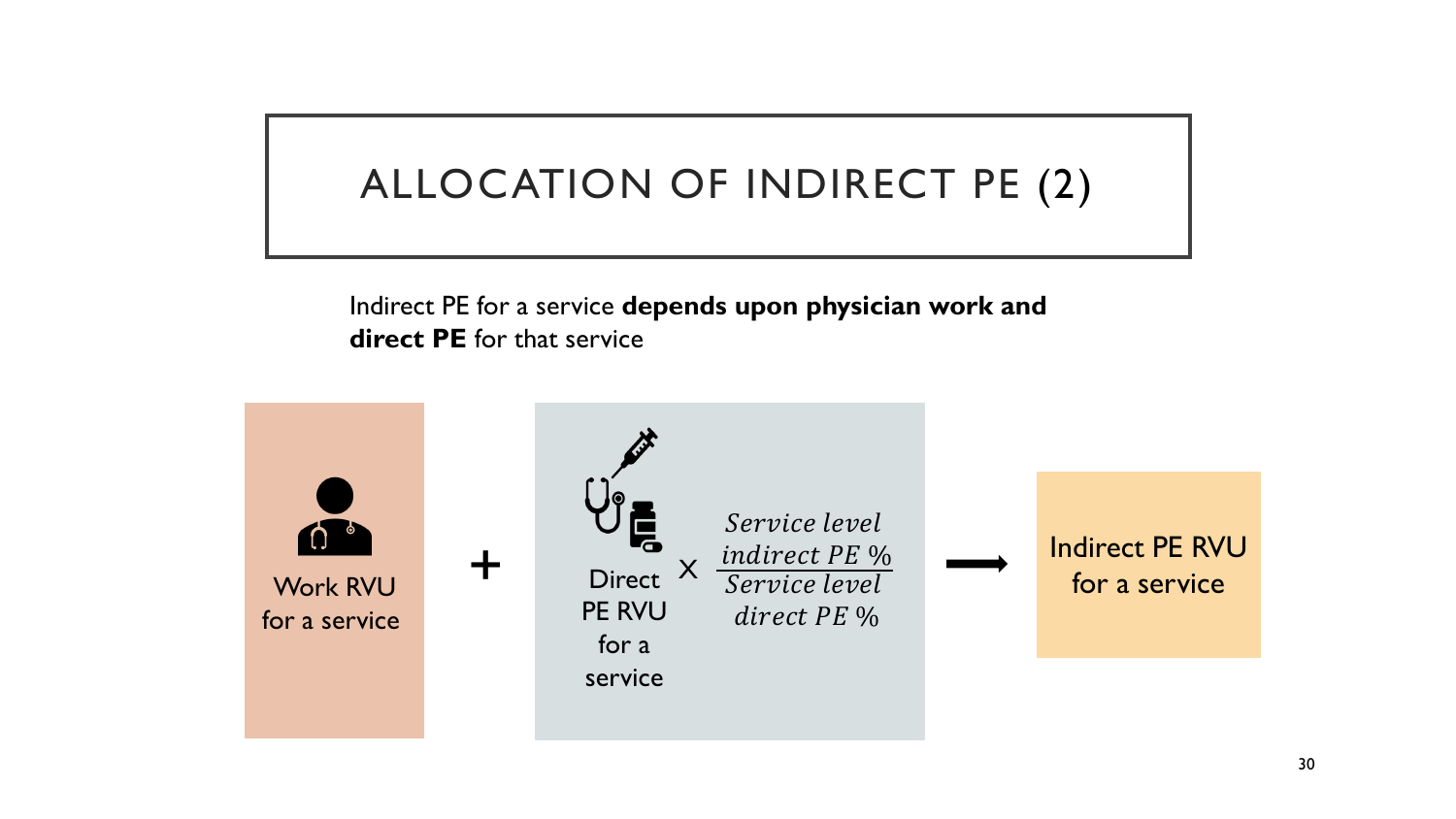# POSSIBLE GUIDANCE FOR ALLOCATION METHODS

Allocation methods should:

- Reflect relative differences in indirect PE among services when possible
- Be standardized across common PE components when possible
- Avoid needless complexity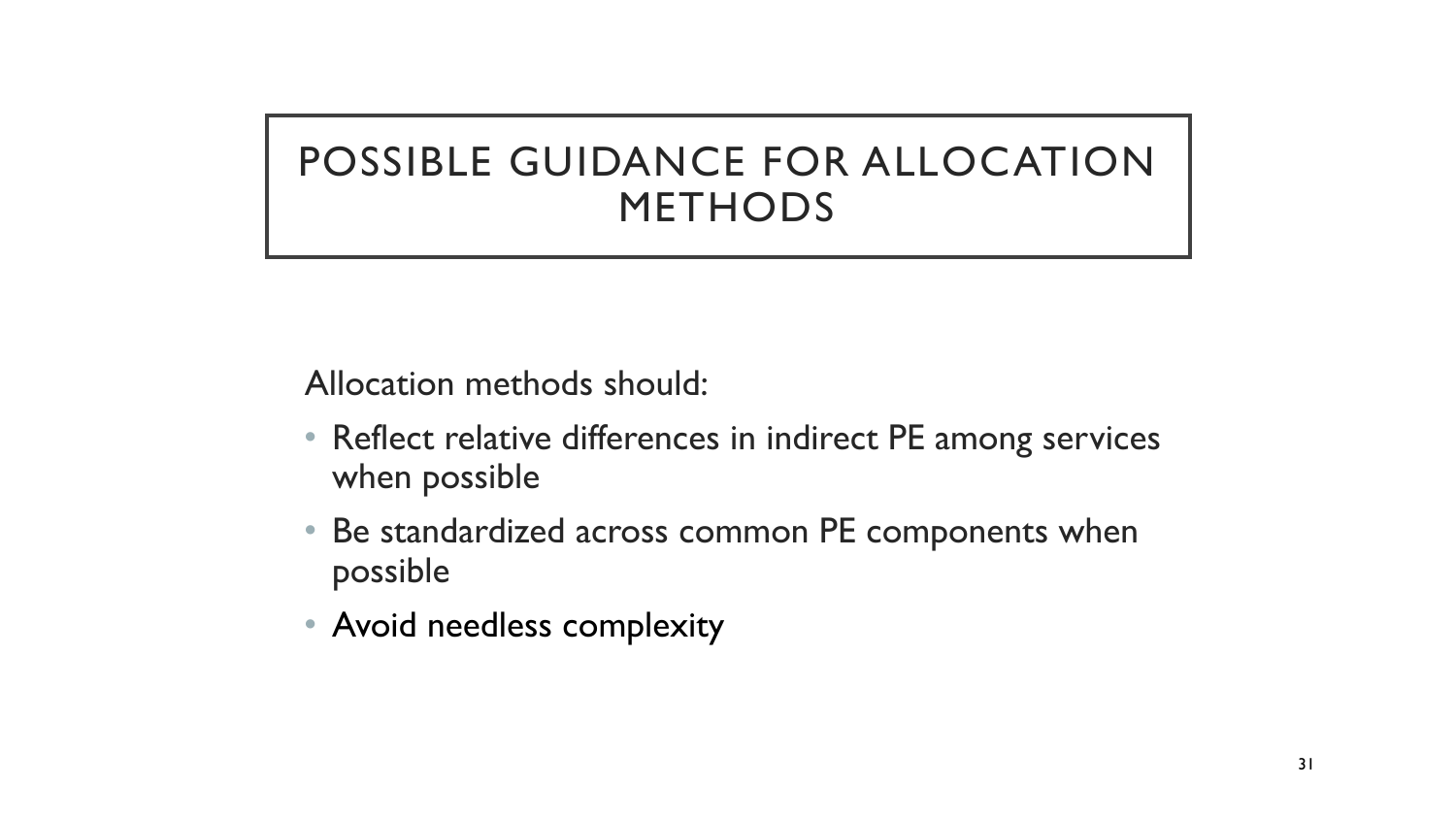# POTENTIAL FLAWS IN INDIRECT PE ALLOCATION

1) Current allocation formula for indirect PE based on physician work and direct costs for a procedure may be flawed for some types of indirect PE

- Higher direct costs may not always indicate proportionately higher indirect costs (e.g., high equipment costs)
- Some indirect costs may be better captured if allocated equally across classes of services (e.g., billing, scheduling)
- Some indirect costs may be more closely related to clinical time than work (e.g., EMR costs)

2) New types of services may not be well accounted for in current methodology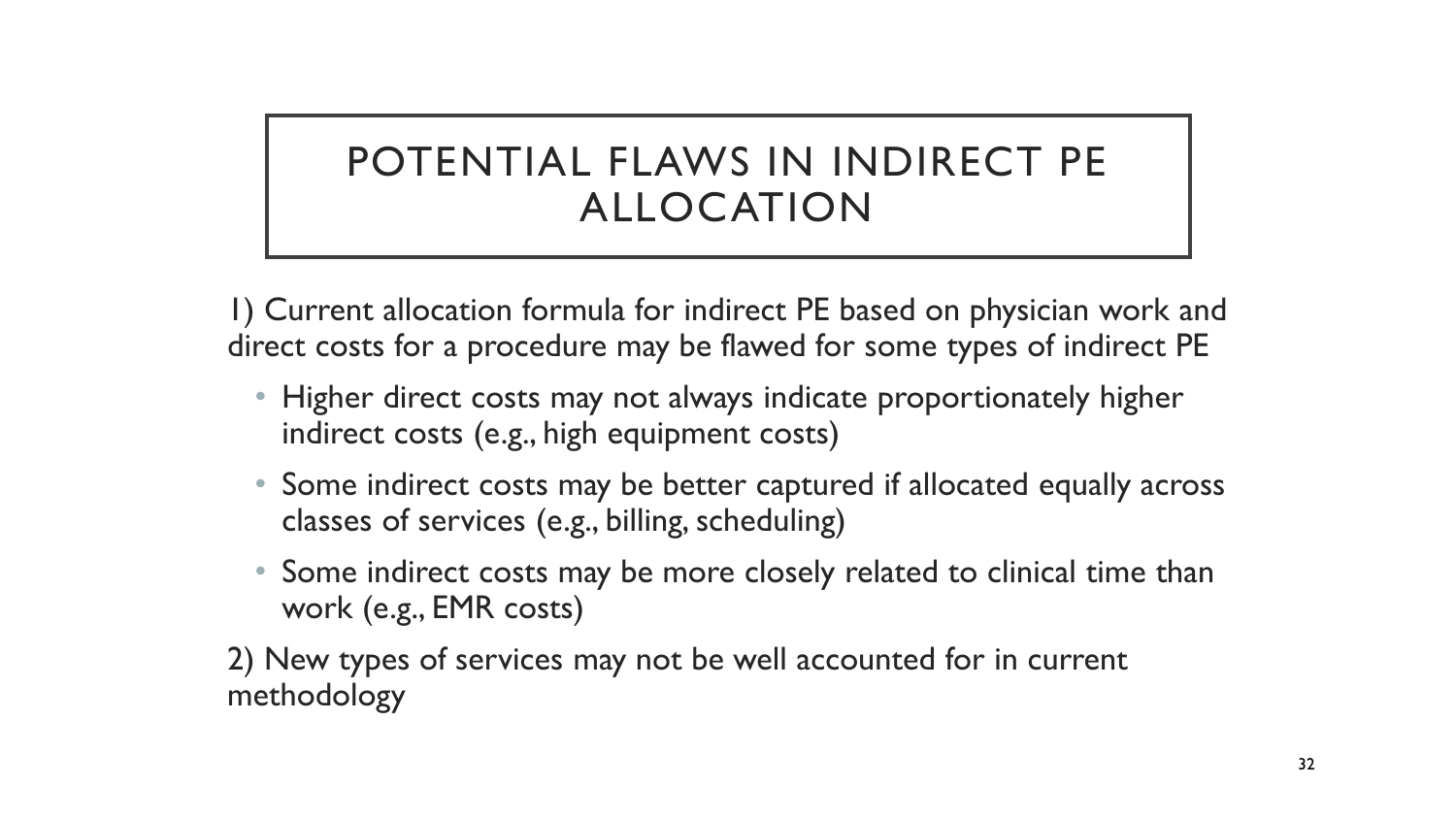# WHAT IS DIRECT? WHAT IS INDIRECT?

Direct PE (Medical Supplies, Equipment, and non-Physician clinical labor) Indirect PE (Administrative overhead—nonclinical labor, rent, IT)

- Concerns are frequently raised about costs inappropriately treated as direct or indirect expenses
- Some expense categories may not neatly fit into either direct or indirect pools
	- Staff time
	- Computers and other electronic devices used in the clinical setting
	- EMR expenses
	- AI screening services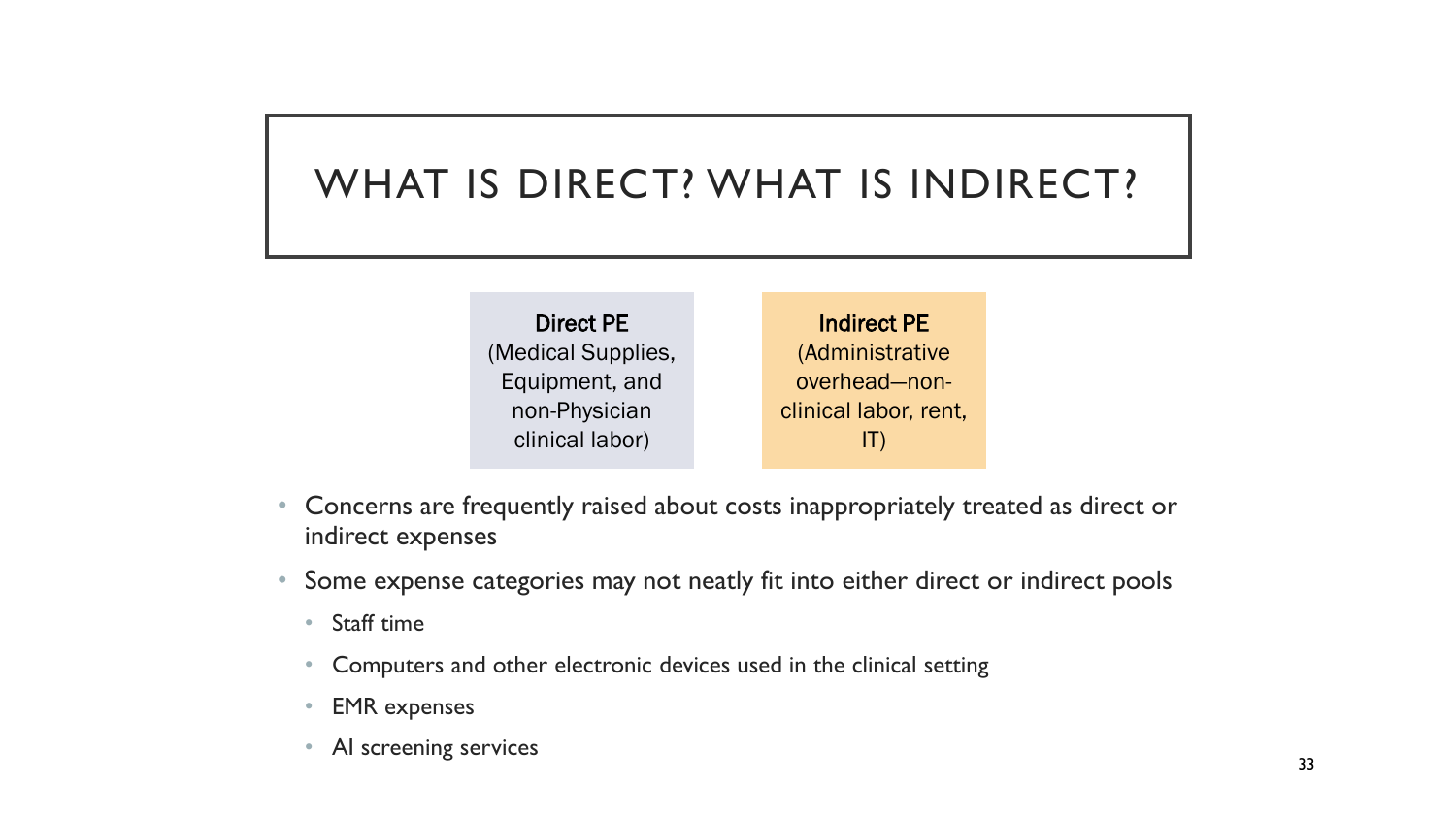# EXAMPLE: "PER CLICK" FEES

- Artificial Intelligence (AI) tools are starting to be used in clinical settings, e.g., to interpret images from eye exams
- When practices pay for these tools on a per-use basis, there are questions as to whether the payment should be paid as a direct or indirect expense
	- AI tools are not accounted for in current data
	- Practices may incur an expense that is directly tied to a specific patient encounter
	- Little additional indirect PE may be incurred for such services
- Transitioning away from rigid indirect/direct pools could provide flexibility for new expense types such as AI tools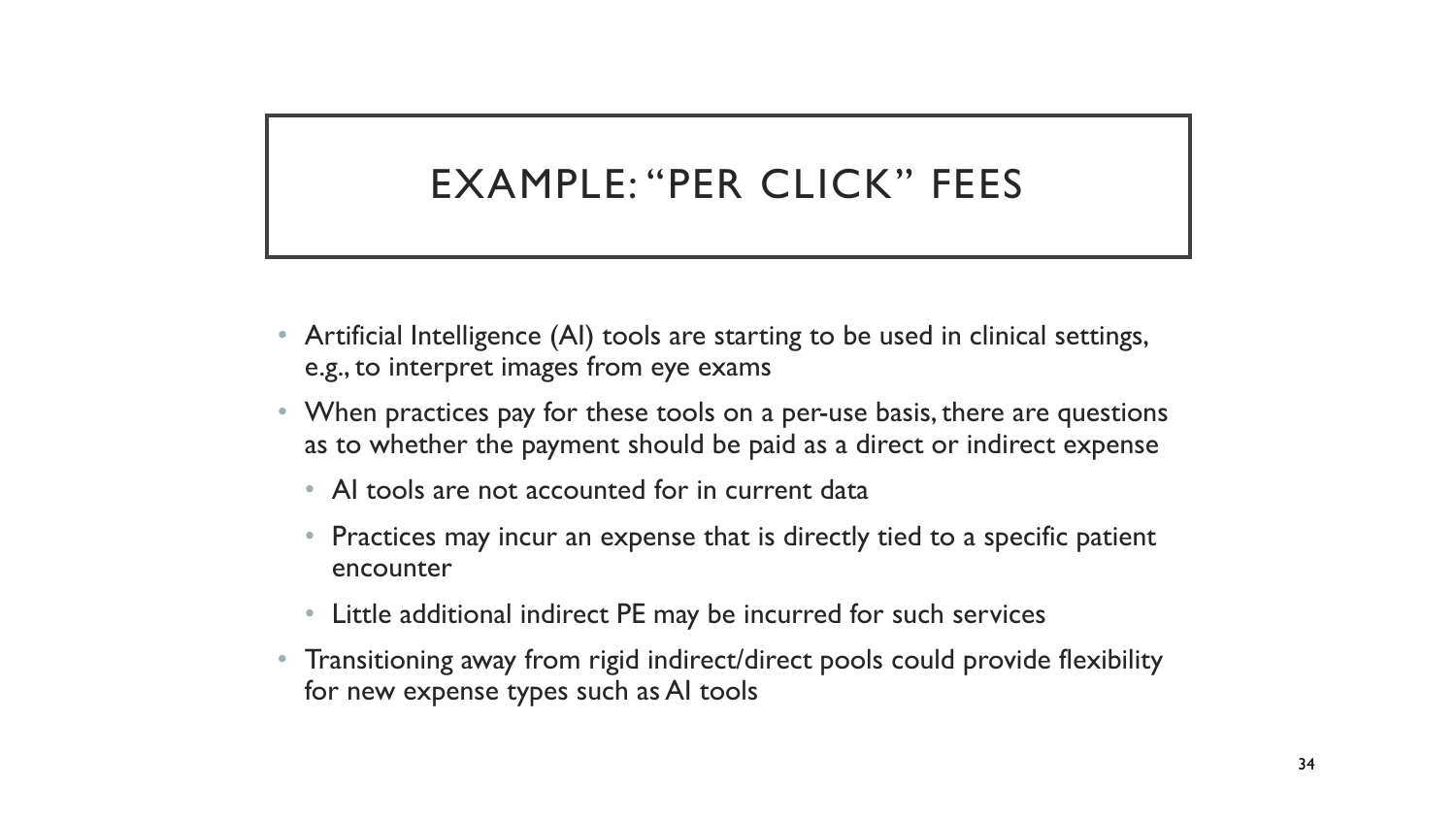

Note: Proportions reflect differences in mean PE per hour for all physicians using PPI data (2007-2008)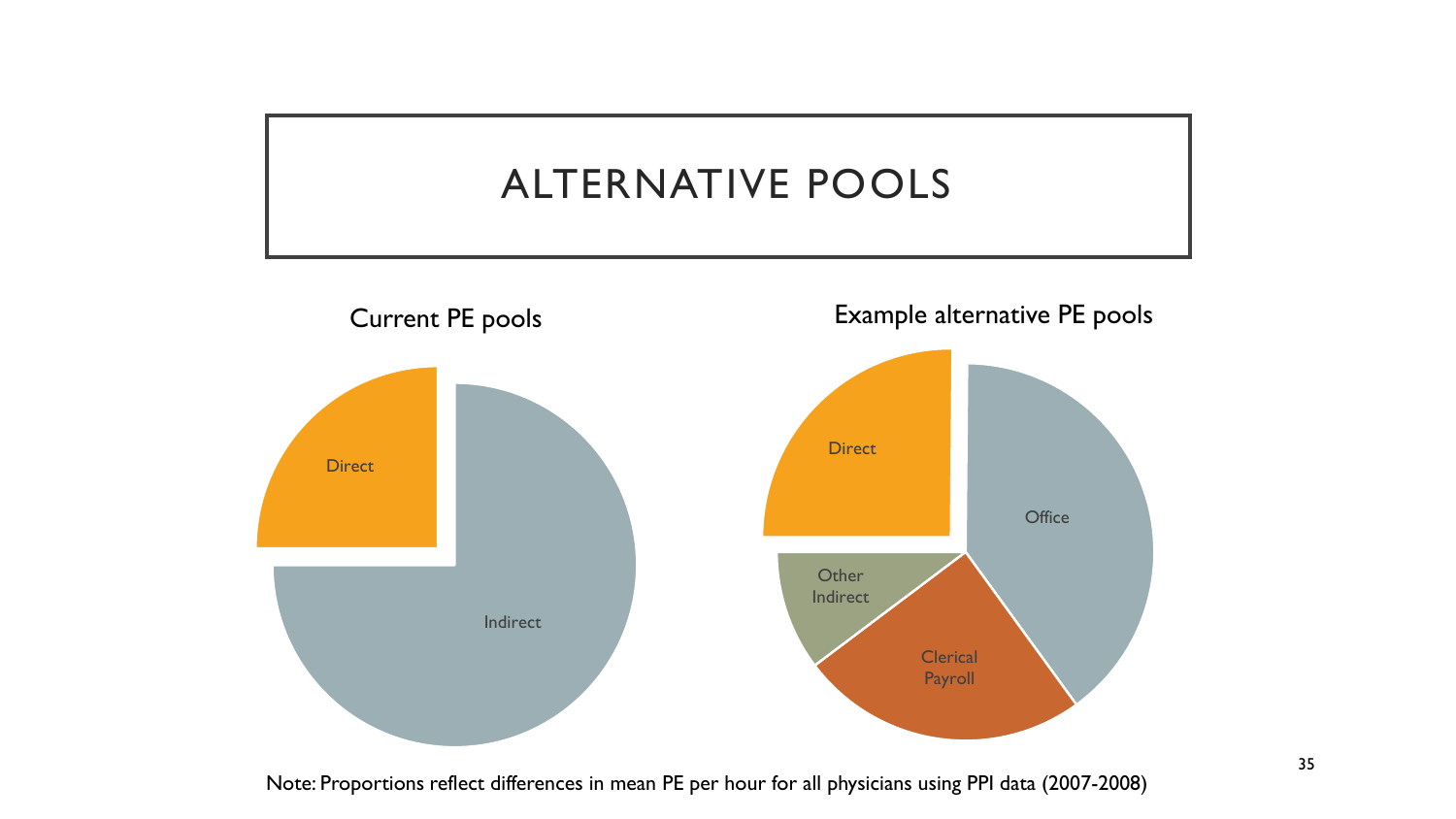### EXAMPLE ALTERNATIVE ALLOCATORS

- Clerical staff
	- Clerical staff cost per patient encounter
- EMR
	- (EMR cost / HR) \* (Clinical time)
- Clinical space
	- (Sq. ft. required)  $*$  (Utilization rate)  $*$  (Cost / sq. ft.)  $*$  (Clinical time)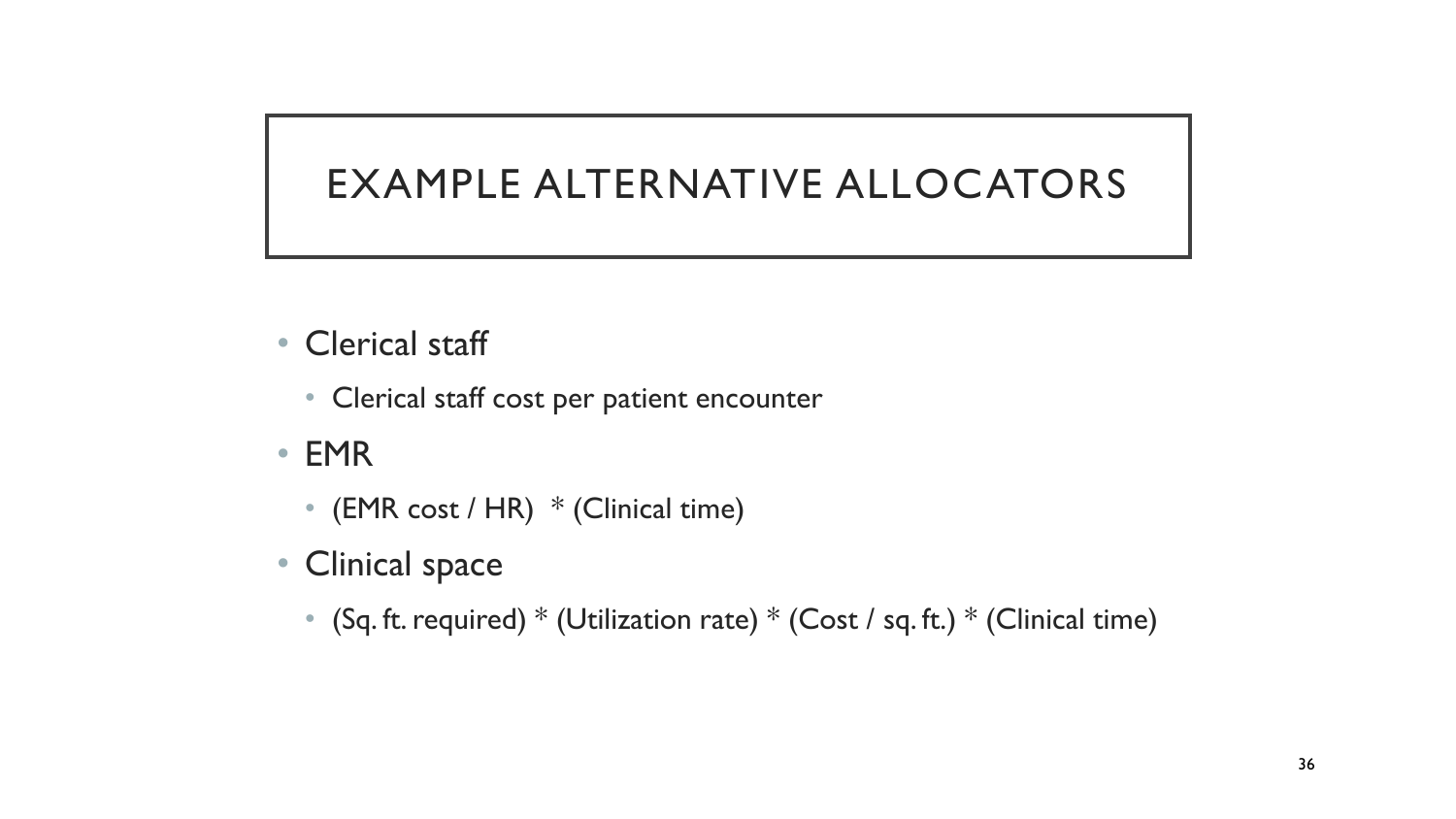# BEYOND SPECIALTY?

- In PE rate-setting, specialty serves as a proxy for the types of services that a practice provides
- A more direct approach would be to identify classes of services that require specific practice expenses, relative to a broad group of practice types (e.g., office-based primary care)
- If portions of what is currently considered indirect PE were measured across relatively large groups of specialties, smaller sample sizes could produce statistically precise estimates of the portions of PE that vary by specialty or specific types of services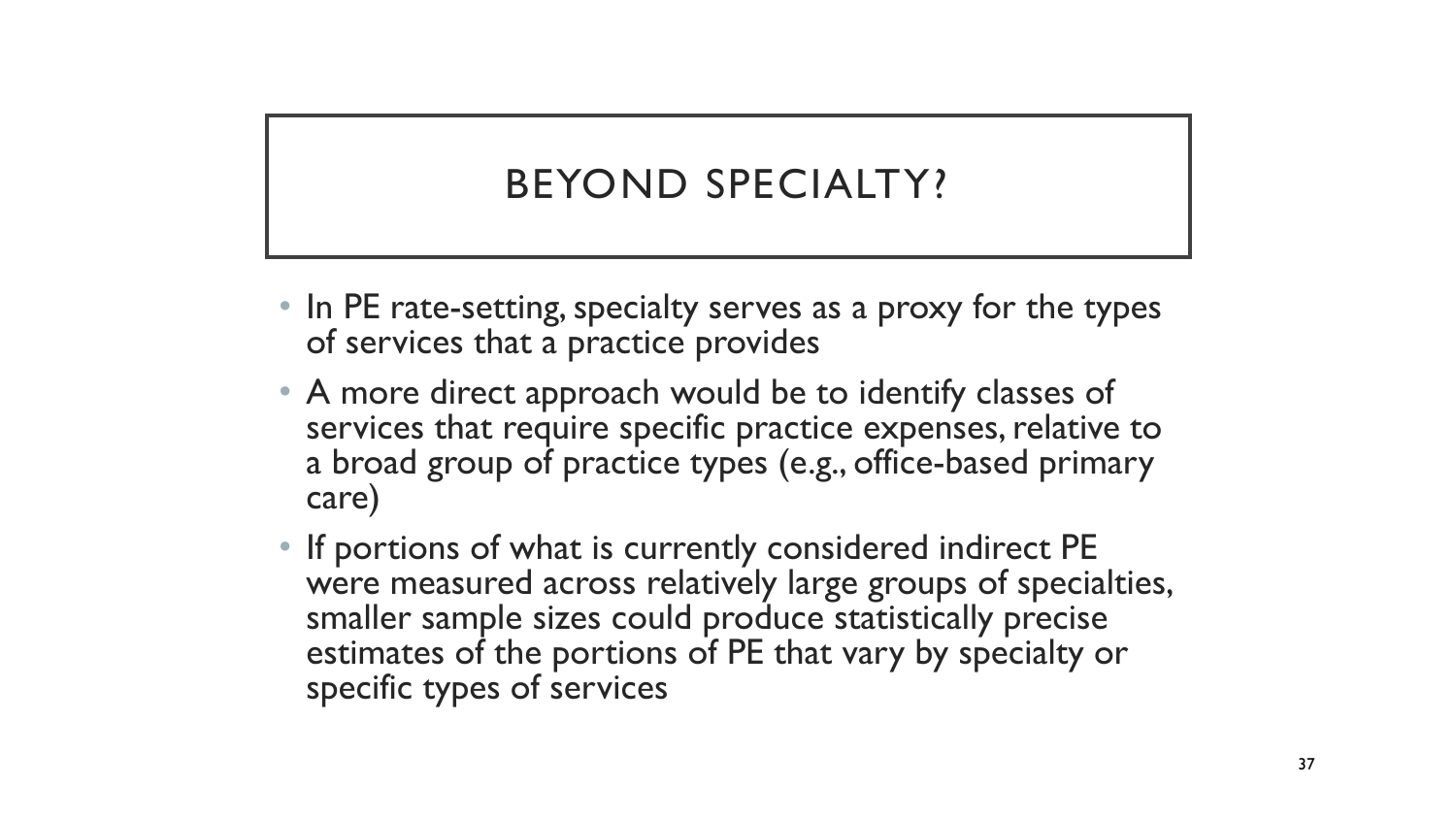## WHAT DATA SHOULD BE COLLECTED?

Direct PE **Indirect PE** 

- Some stakeholders have advocated collecting the minimum information required to update inputs to current methodology
- However, additional data could be useful to develop and supply methods that allow for more nuance in how PE is allocated
- In public comments we've seen some concerns that  $-$  all else being equal  $$ more indirect PE is allocated to services that are "high intensity" (i.e., high work per unit time) or that involve expensive equipment or supplies
	- More detailed data collection could facilitate improved methods of allocation for such services